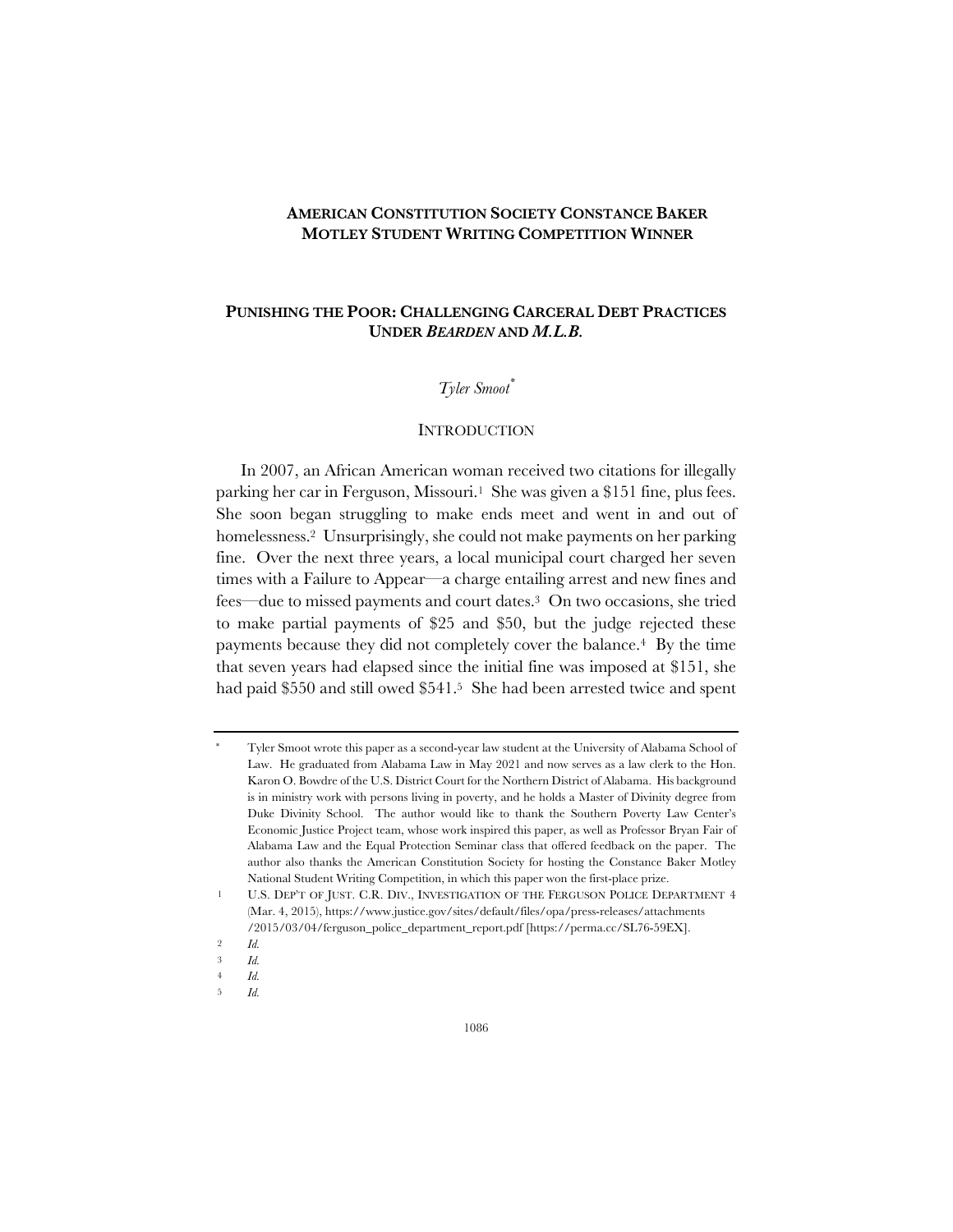six days in jail for failures to appear in court and pay a fine that she could not afford.6

The Department of Justice uncovered these facts while investigating the police and courts of Ferguson, Missouri following the shooting of Michael Brown.7 The findings are not news to anyone passing through the criminal justice system.8 Today, the courts impose heavier-than-ever financial burdens in the form of "carceral debt."9 Carceral debt is comprised of user fees,10 court costs, fines, and restitution.11 Though small in isolation, these fees regularly result in thousands of dollars of debt to the individual.12 As in Missouri, failure to pay these debts results in incarceration in many states,<sup>13</sup> even though the Supreme Court has rejected "punishing a person for his poverty."14 And even when the Ferguson courts did not follow through with incarceration, the threat alone forces the poor to scramble for a way to cough up the cash.15 The result is a pay-or-stay system where the wealthy can buy their freedom and the poor cannot.

<sup>6</sup> *Id.*

<sup>7</sup> Press Release, U.S. DEP'T OF JUST., Justice Department Announces Findings of Two Civil Rights Investigations in Ferguson, Missouri (Mar. 4, 2015), https://www.justice.gov/opa/pr/justicedepartment-announces-findings-two-civil-rights-investigations-ferguson-missouri [https://perma.cc/ZXP7-J4MN].

<sup>8</sup> U.S. DEP'T OF JUST. C.R. DIV., *supra* note 1, at 42 ("We have heard similar stories from dozens of other individuals.").

<sup>9</sup> Ann Cammett, *Shadow Citizens: Felony Disenfranchisement and the Criminalization of Debt,* 117 PENN. ST. L. REV. 349, 353 (2012) (defining "carceral debt" as "civil debt associated with criminal justice penalties or debt incurred during incarceration, or both"); *see also* Michelle Alexander, THE NEW JIM CROW (2012), at 153–53 (describing "preconviction service fees" such as jail book-in and public defender fees, and post-conviction fees, including parole or probation service fees).

<sup>10</sup> Cammett, *supra* note 9, at 353 (defining "user fees" as the government's "attempt to recoup from prisoners the operating costs of the criminal justice system").

<sup>11</sup> Alicia Bannon, Mitali Nagrecha & Rebekah Diller, BRENNAN CTR. FOR JUST. AT N.Y.U. SCHOOL OF L., CRIMINAL JUSTICE DEBT: A BARRIER TO REENTRY 1–2 (2010) (surveying fifteen states with the highest prison population in the country and finding that "[a]lthough 'debtors' prison' is illegal in all states, reincarcerating individuals for failure to pay debt is, in fact, common in some—and in all states new paths back to prison are emerging for those who owe criminal justice debt").

<sup>12</sup> Cammett*, supra* note 9, at 354; *see also* Bannon, et al., *supra* note 11, at 1.

<sup>13</sup> *See* ACLU, *In For a Penny: The Rise of America's New Debtors' Prisons* (2010), https://www.aclu.org/files/assets/InForAPenny\_web.pdf#page=6 [https://perma.cc/TEM6- 3VTM] (profiling five states where persons were jailed for inability to pay carceral debts); Bannon, *supra* note 11 (profiling fifteen states where criminal justice debt can lead to incarceration).

<sup>14</sup> Bearden v. Georgia, 461 U.S. 660, 671 (1983) (employing heightened scrutiny by relying on both Equal Protection and Due Process).

<sup>15</sup> U.S. DEP'T OF JUST. C.R. DIV., *supra* note 1, at 55 ("Ferguson uses its police department in large part as a collection agency for its municipal court.").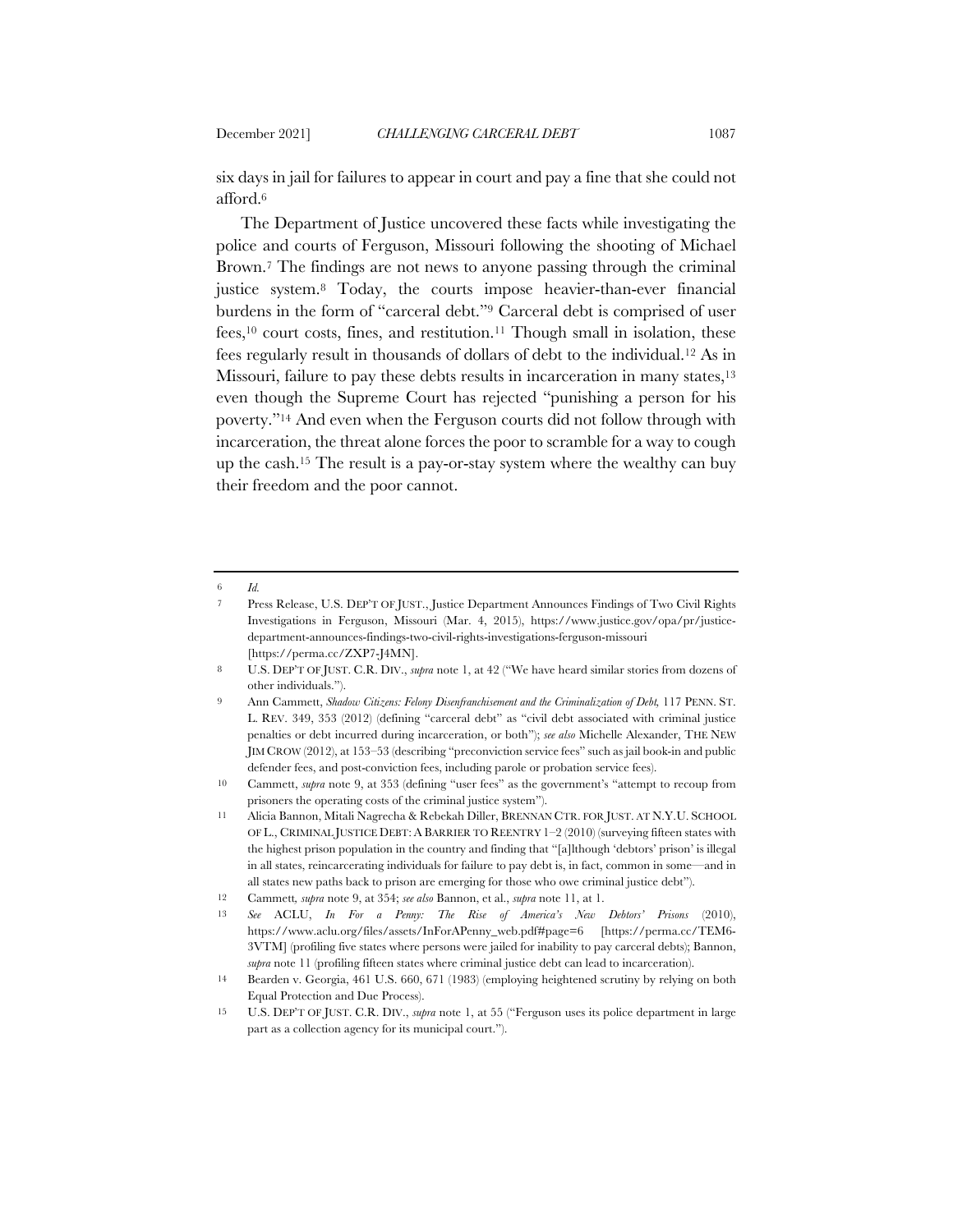This paper argues that many carceral debt practices today are subject to heightened scrutiny under the Equal Protection and Due Process clauses.<sup>16</sup> Traditionally, laws trigger heightened equal protection scrutiny when they either inhibit a fundamental right or make a suspect classification.17 It is settled that wealth classifications standing alone are not suspect.<sup>18</sup> Over sixty years ago, however, the Supreme Court announced a criminal protection for the poor in *Griffin v. Illinois*: "In criminal trials[,] a State can no more discriminate on account of poverty than on account of religion, race, or color."19 The Court later extended *Griffin* in *Bearden v. Georgia*,20 by striking down a law revoking probation solely for a person's inability to pay probation costs. There, the Court announced a new form of heightened scrutiny for these laws, that resembles a balancing test: "a careful inquiry into such factors as [1] the nature of the individual interest affected, [2] the extent to which it is affected, [3] the rationality of the connection between legislative means and purpose, and [4] the existence of alternative means for effectuating the purpose."21

This paper offers a roadmap for relying on *Bearden*'s four-factor test to challenge laws that discriminate against the poor. In Part I, the paper explores the rules that *Griffin* and *Bearden* established. *Griffin* announced broadly that "bolt[ing] the door to equal justice" based on ability to pay violates the fundamental fairness of the Fourteenth Amendment.22 *Bearden*  shaped this principle into a new form of heightened scrutiny that balances four factors.23 Thus, the paper argues, whenever a law infringes a right solely because of inability to pay, the law must face *Bearden*'s four-factor inquiry. Part I draws these principles out from the cases.

<sup>16</sup> U.S. CONST. amend. XIV, § 1.

<sup>17</sup> *See* M.L.B. v. S.L.J., 519 U.S. 102, 115–16 (1996) ("Absent a fundamental interest or classification attracting heightened scrutiny . . . the applicable equal protection standard is that of rational justification.").

<sup>18</sup> *See* San Antonio Independent School Dist. v. Rodriguez, 411 U.S. 1, 22 (1973) ("The Court has not held that fines must be structured to reflect each person's ability to pay in order to avoid disproportionate burdens."); James v. Valtierra, 402 U.S. 137 (1971) (refusing to consider wealth classifications to be like racial classifications).

<sup>19</sup> Griffin v. Illinois, 351 U.S. 12, 17 (1956).

<sup>20</sup> Bearden v. Georgia, 461 U.S. 660, 666–67 (1983) (citations omitted).

<sup>21</sup> *Id.*

<sup>22</sup> *Griffin*, 351 U.S. at 24 (Frankfurter, J., concurring).

<sup>23</sup> *Bearden*, 461 U.S. at 666-67 ("[This issue] requires a careful inquiry into such factors as 'the nature of the individual interest affected, the extent to which it is affected, the rationality of the connection between legislative means and purpose, and the existence of alternative means for effectuating the purpose.'") (quoting Williams v. Illinois, 399 U.S. 235, 260 (1970)). *See also* M.L.B. v. S.L.J., 519 U.S. 102 at 120–121 (1996) ("we inspect the character and intensity of the individual interest at stake, on the one hand, and the State's justification for its exaction, on the other.").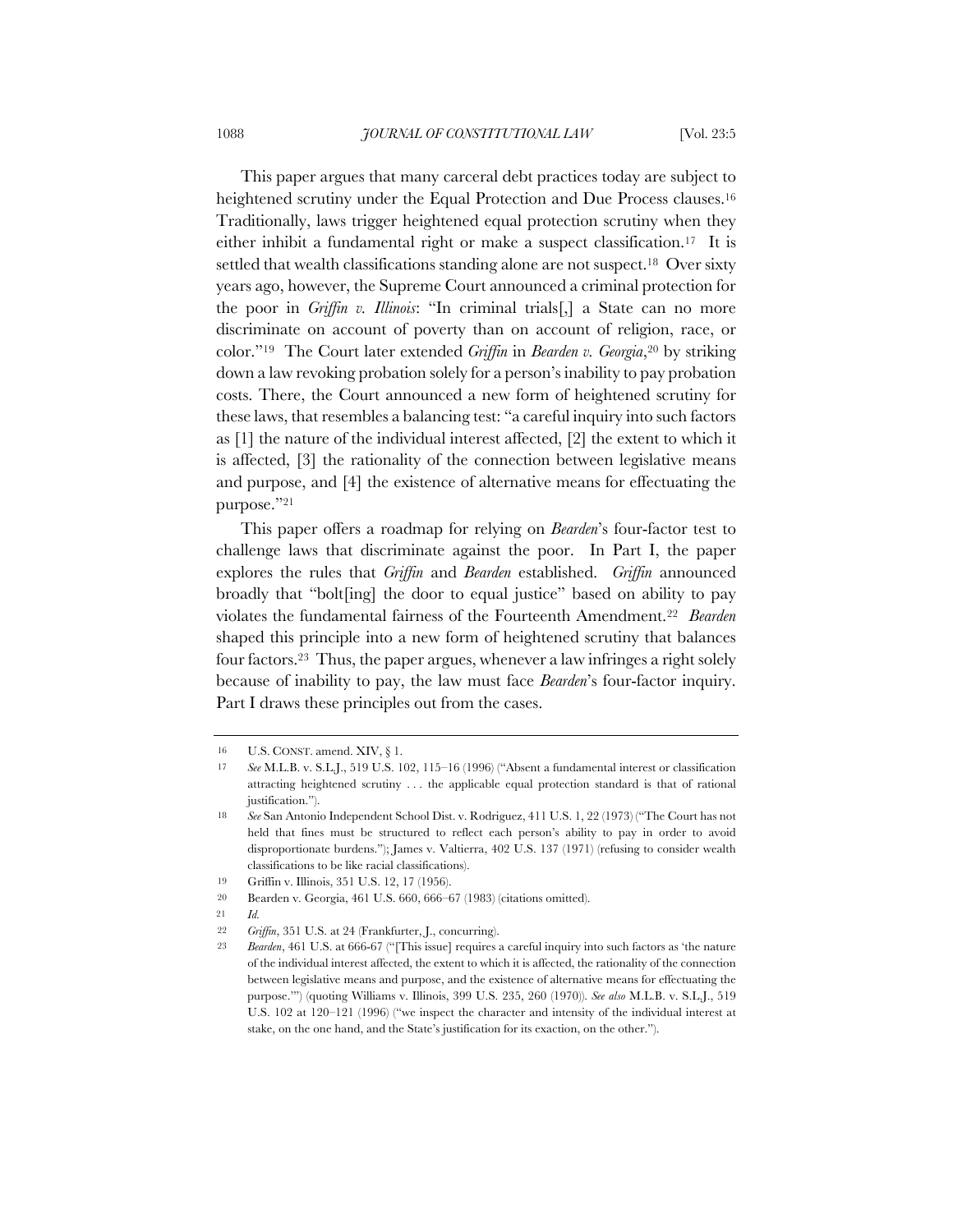Part II of the paper rebuts two "shields" that advocates and jurists wield to limit *Bearden*'s application in new contexts. Some, for example, find that *Bearden-*style claims should be limited to criminal cases where a defendant is incarcerated for inability to pay.24 Others argue that *Bearden* applies only when challengers suffer an "absolute deprivation" of some right.<sup>25</sup> Part II rebuts those views and argues that their underlying concern—that properly applying *Bearden*'s factors might open the floodgates of poverty litigation—is largely unwarranted. This is so because *Bearden* balances the individual interest affected with alternative means for achieving the stated goal. Under this balancing test, a *Bearden* violation will not exist in the "mine run" of civil cases.26 Part II concludes with a third case, *M.L.B. v. S.L.J.*,27 that supports this rebuttal and illustrates the *Bearden* roadmap offered in Part I.

Despite *Bearden* and its related cases, the Ferguson investigation reveals that many modern practices still incarcerate or punish the poor for their poverty. Part III of the paper examines three such practices, arguing how and why *Bearden* should apply. These three practices are (1) requiring indigent persons to pay court appointed attorney fees, (2) assigning bail on a fixedsum basis, and (3) conditioning felon re-enfranchisement on payment of carceral debt. The paper argues that the laws undergirding each of these practices should be subjected to *Bearden*'s heightened scrutiny because they inhibit a significant right based on inability to pay. The paper concludes that the laws cannot stand under *Bearden*'s four-factor test.

## I. DEVELOPING *BEARDEN*'S HEIGHTENED SCRUTINY

In Ferguson, the courts filled the state's coffers by imposing exorbitant carceral debts on those convicted of petty offenses.28 The constitutional

<sup>24</sup> *See, e.g.*, Johnson v. Bredesen, 624 F.3d 742, 749–750 (6th Cir. 2010) (stating that *Bearden* only requires courts to consider ability to pay when revoking probation and faulting the entire *Griffin*  case line for "fail[ing] to articulate a precise standard of review."); *see also* J.T. Price, *An Improper Extension of Civil Litigation by Indigents:* M.L.B. v. S.L.J.*, 117 S. Ct. 555 (1996)*, 20 HARV. J.L. & PUB. POL'Y 905 (1997) (arguing that *Bearden* and *Griffin*'s principles should be constrained to claims by criminal defendants); Michael J. Klarman, *An Interpretive History of Modern Equal Protection*, 90 MICH. L. REV. 213 (1991) (arguing the same).

<sup>25</sup> *See, e.g.*, San Antonio v. Rodriguez, 411 U.S. 1, 20 (1973); Walker v. City of Calhoun, Georgia, 901 F.3d 1245, 1261 (11th Cir. 2018) (citing *Rodriguez*'s language as a reason not to apply *Bearden*).

<sup>26</sup> *M.L.B.*, 519 U.S. at 123.

<sup>27</sup> *Id.*

<sup>28</sup> U.S. DEP'T OF JUST. C.R. DIV., *supra* note 1, at 43 ("[W]hile the municipal court does not have any authority to impose a *fine* of over \$1,000 for any offense, it is not uncommon for individuals to pay more than this amount to the City of Ferguson—in forfeited bond payments, additional Failure to Appear charges, and added court fees—for what may have begun as a simple code violation.").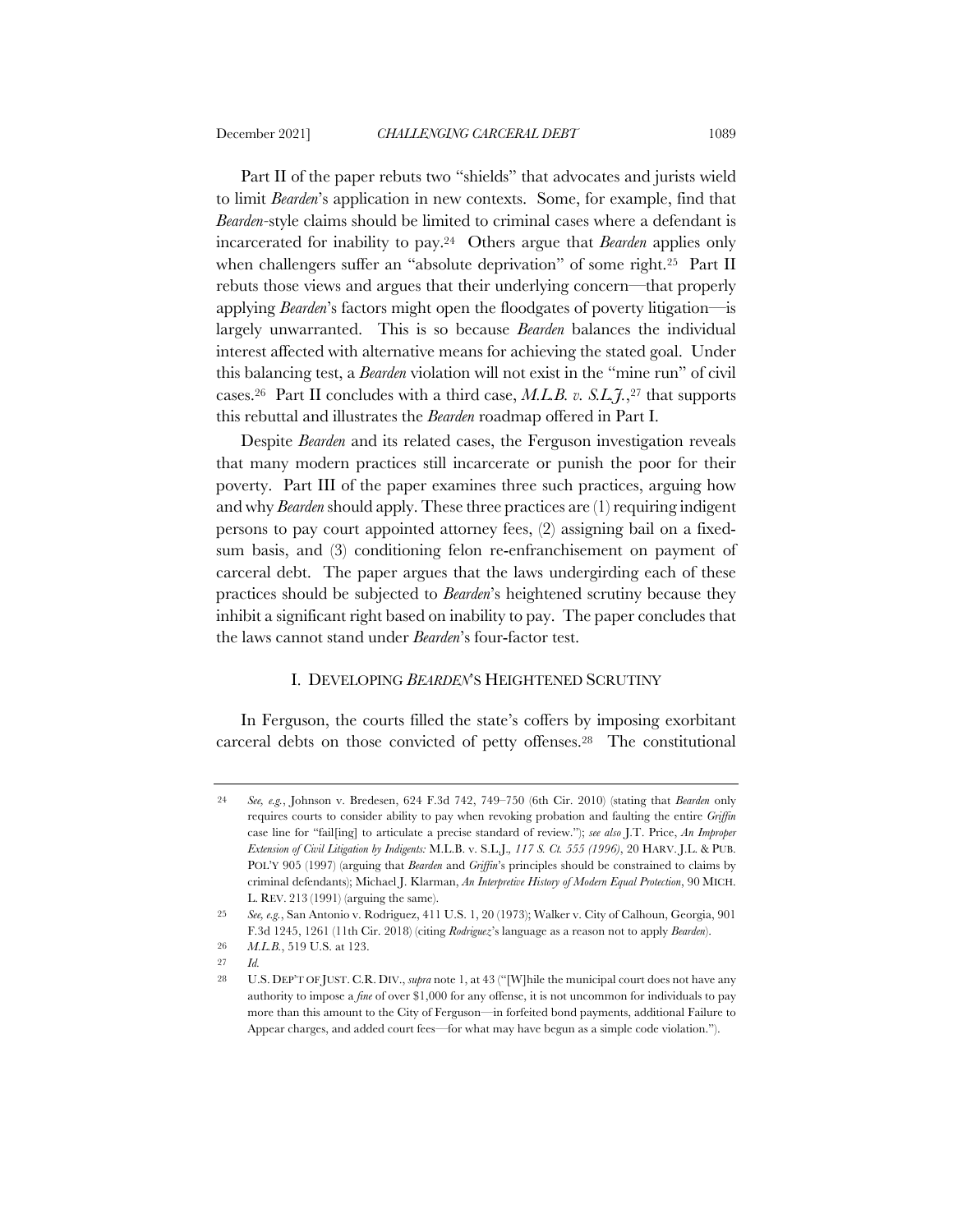problem with this scheme arises when the court issues arrest warrants and threatens jail time to collect on carceral debts. In Ferguson, the courts were converting code violations that were not "jail-worthy" on their own into jailworthy offenses solely due to inability to pay.<sup>29</sup> In other words, the courts punished the status of being poor. Under *Griffin* and *Bearden*, legal schemes of this sort must face heightened scrutiny that resembles a balancing test under the Due Process and Equal Protection Clauses. This section of the paper outlines *Griffin*, *Bearden*, and their framework for challenging laws that violate the rights of the poor solely because of inability to pay.

#### *A.* Griffin*, Leading Up to* Bearden

This story begins30 with *Griffin v. Illinois*.31 Griffin—an indigent person convicted of a crime—wanted to appeal his conviction, but was unable to afford the fee to procure a transcript of his trial.32 Without the transcript, he could not make an appeal.33 Griffin filed a motion asking for the transcript at no cost, alleging that he was a "poor person with no means of paying the necessary fees."34 The motion was denied, effectively denying his right to an appeal.35 The Supreme Court overturned the Illinois law, explicitly relying on both the Equal Protection and Due Process clauses.36 The law violated the Equal Protection Clause because it made a wrongful classification on the basis of wealth: "Destitute defendants must be afforded as adequate appellate review as defendants who have money enough to buy transcripts."37 Likewise, Justice Frankfurter's concurrence found the law to be a "money hurdle," no more defensible than requiring defendants to pay a flat fee to

<sup>29</sup> *Id.* at 43 ("[W]hile the municipal court does not generally deem the code violations that come before it as jail-worthy, it routinely views the failure to appear in court to remit payment to the City as jailworthy, and commonly issues warrants to arrest individuals who have failed to make timely payment.").

<sup>30</sup> *See* Bertram F. Wilcox & Edward J. Bloustein, *The Griffin Case—Poverty and the Fourteenth Amendment*, 43 CORNELL L. Q. 1, 4 (1957) (writing, on the heels of *Griffin*, that "one might expect the law books to be filled with decisions concerning the constitutional effects of poverty. In fact, the opposite is true.").

<sup>31</sup> 351 U.S. 12 (1956).

<sup>32</sup> *Id.* at 13.

<sup>33</sup> *Id.*

<sup>34</sup> *Id.*

<sup>35</sup> *Id.* at 15.

<sup>36</sup> *See id.* at 18 ([A]t all stages of the proceedings the Due Process and Equal Protection Clauses protect persons like petitioners from invidious discriminations.").

<sup>37</sup> *Id.* at 19.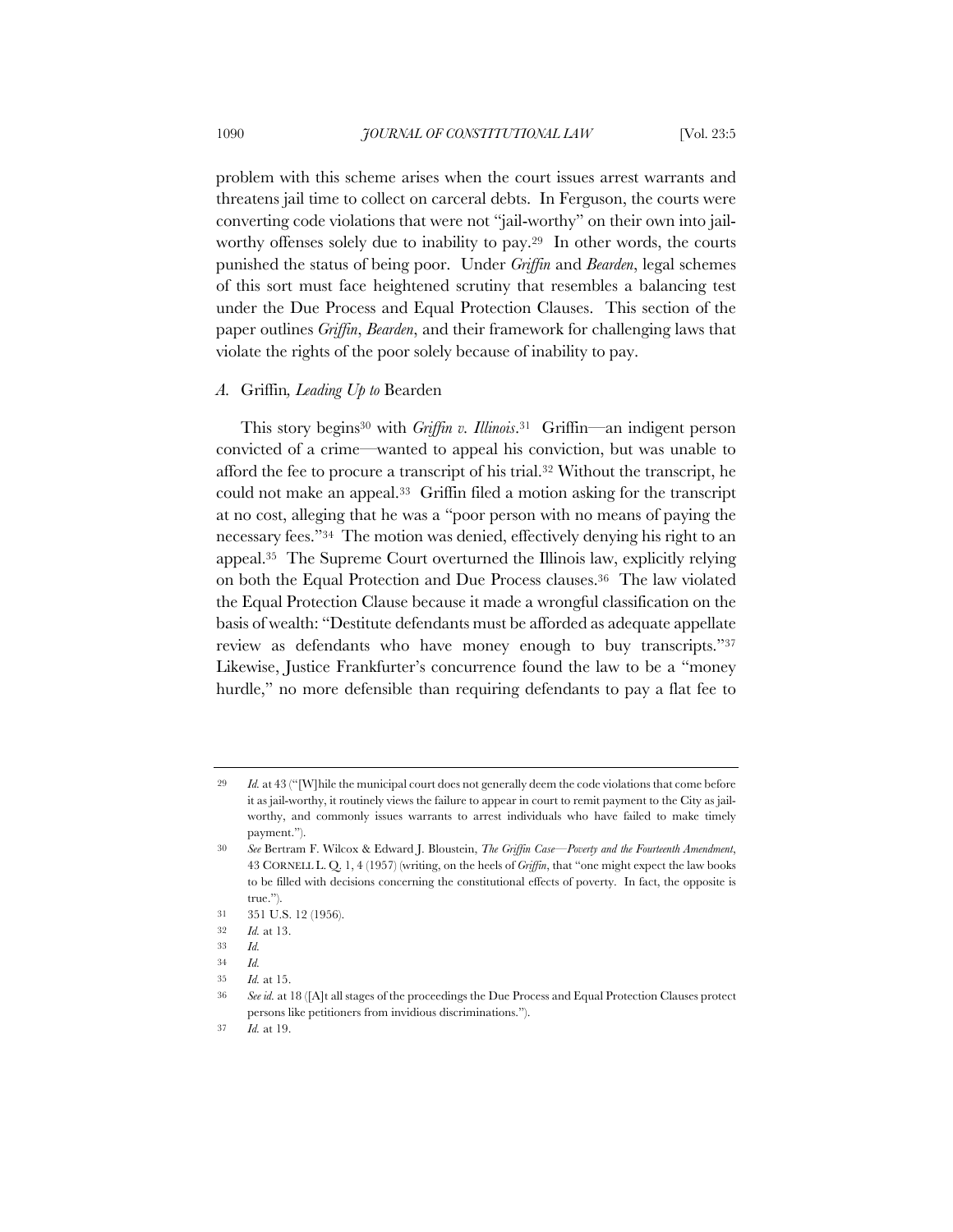appeal.38 The Court concluded, "[t]here can be no equal justice where the kind of trial a man gets depends on the amount of money he has."39

*Griffin* and the cases that follow do not reflect the traditional Equal Protection framework. The Court did not apply any of the traditional forms of Equal Protection scrutiny—rational basis, strict scrutiny, and so forth. Instead, the holding was constrained to the Illinois law at issue, finding that it violated both the Equal Protection and Due Process clauses of the Fourteenth Amendment.40 This confused some of the case's early commentators,41 leading them to accuse the Court of acting only on its "value preferences."42 But the *Griffin* Court rightly saw that wealth discrimination *is* discrimination, equivalent to discrimination for "religion, race, or color."43 In fact, the Court suggested that the Illinois law would fall even under rational basis review: "[T]he ability to pay costs in advance bears no *rational* 

<sup>38</sup> *Id.* at 22–23 (Frankfurter, J., concurring) ("Surely it would not need argument to conclude that a State could not, within its wide scope of discretion in these matters, allow an appeal for persons convicted of crimes punishable by imprisonment of a year or more, only on payment of a fee of \$500."). Frankfurter concurred largely to limit the potential scope of *Griffin*'s impact: "Of course a State need not equalize economic conditions. A man of means may be able to afford the retention of an expensive, able counsel not within reach of a poor man's purse." *Id.* at 23 (Frankfurter, J., concurring). Insofar as Frankfurter feared that an indiscernible standard would open the floodgates to poverty litigation, *Bearden* and *M.L.B.* responded by clarifying the standard of review that these challenges will face.

<sup>39</sup> *Id.* at 19.

<sup>40</sup> *Griffin*, 351 U.S. at 17 ("[O]ur own constitutional guaranties of due process and equal protection both call for procedures in criminal trials which allow no invidious discriminations between persons and different groups of persons.").

<sup>41</sup> Justice Harlan's dissent, for example, assumed that the majority was engaging in a Substantive Due Process analysis alone, despite its touting the Equal Protection violation. *Id.* at 36 (Harlan, J., dissenting) ("I submit that the basis for [the plurality's] holding is simply an unarticulated conclusion that it violates 'fundamental fairness' . . . That of course is the traditional language of due process."). Others surmised that the *Griffin* Court was primarily concerned about a fundamental right at stake. Ralph K. Winter, Jr., *Poverty, Economic Equality, and the Equal Protection Clause*, 1972 SUP. CT. REV. 41, 53-54 (1972) ("In equal protection terms, the cases can be rationalized as involving a legal distinction between rich and poor touching on a fundamental matter, the interest in a fair trial and appeal."). This view was ultimately undercut by *Bearden* and *M.L.B.*, neither of which relied on a fundamental interest at stake.

<sup>42</sup> Winter, *supra* note 41, at 58 ("So long as the Court continues to engage in the ad hoc process of recognizing 'fundamental interests,' the number of interests can be endlessly expanded through argument by analogy, which in turn depends almost entirely on the value preference of individual Justices.").

<sup>43</sup> *Griffin*, 351 U.S. at 17. This paper does not argue that *Griffin* or *Bearden* advance the strict scrutiny standard for wealth classifications, even though racial classifications usually receive this treatment. *See, e.g.*, Korematsu v. United States, 323 U.S. 214, 216 (1944), *abrogated by* Trump v. Hawaii, 138 S. Ct. 2392 (2018) ("It should be noted, to begin with, that all legal restrictions which curtail the civil rights of a single racial group are immediately suspect. That is not to say that all such restrictions are unconstitutional. It is to say that courts must subject them to the most rigid scrutiny.").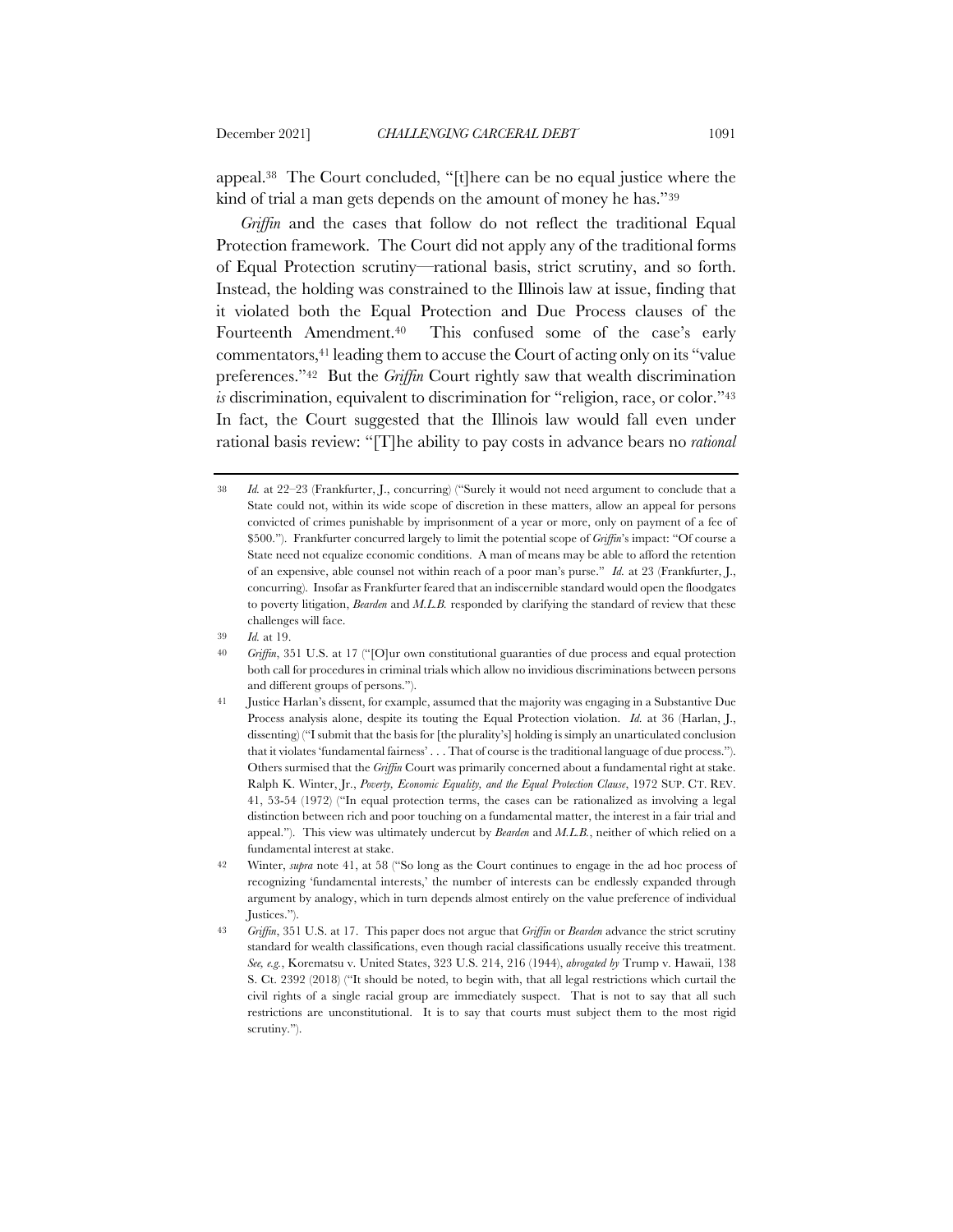*relationship* to a defendant's guilt or innocence and could not be used as an excuse to deprive a defendant of a fair trial."44 But the Court did not employ a standardized form of scrutiny, so *Griffin* did little to help later courts measure the constitutionality of similar legal schemes.

While some scholars criticized *Griffin* as an expression of the Warren Court's judicial activism,45 the Court itself affirmed and expanded *Griffin*  through the 1970s and 80s.46 In *Williams v. Illinois*,47 a criminal defendant could not pay a \$505 fine for petty theft.48 After serving the one-year maximum prison sentence for the crime, Williams was confined to prison labor for 101 additional days to "work out" the debt at a rate of \$5 per day.<sup>49</sup> The Court found the law to work an "invidious discrimination" and struck it down.50 The Court said that states "may not . . . subject a certain class of convicted defendants to a period of imprisonment beyond the statutory maximum solely by reason of their indigency."51 Sadly, the legal scheme in *Williams* is too familiar. The Ferguson municipal code provided that when carceral debts were unpaid, the nonpaying party must be imprisoned one day for every \$10.00 owed, not to exceed a total of four months.52 This provision is almost identical to the "work out" provision struck down in *Williams*. Even so, such practices persist today.

<sup>44</sup> Griffin*,* 351 U.S. at 17–18 (emphasis added). *See also id.* at 22 (Frankfurter, J., concurring in judgement) (dismissing Illinois's rationale that only defendants who can pay the fee for the stenographic minutes can have their trial errors reviewed by the state Supreme Court).

<sup>45</sup> *See* Klarman, *supra* note 24, at 289–290 ("The unpalatable aspect of fundamental rights equal protection, in other words, was not its recognition of unenumerated rights, but its reconceptualization of equal protection as an entitlement to affirmative governmental assistance."); *see also* Winter, *supra* note 41, at 100 ("Having no basis in the history or language of the Amendment and lying well outside what seems the core area of judicial competence, it [the use of the Equal Protection Clause to reduce economic inequality] finds sustenance solely in its alleged wisdom as public policy.").

<sup>46</sup> *See* Williams v. Ill., 399 U.S. 235 (1970) (holding that when a criminal defendant has been held in prison longer than the maximum sentence due to the failure to pay fines or court costs violates the Equal Protection Clause); Tate v. Short, 401 U.S. 395 (1971) (holding that a town that holds a traffic offender who could not pay his fines in prison at a rate of \$5 per day until the \$425 fine had been paid violated the Equal Protection Clause); Bearden, 461 U.S. 660 (holding that a court cannot revoke a defendant's probation for failure to pay a fine unless the defendant was responsible for not paying the fine and other forms of punishment are inadequate).

<sup>47</sup> 399 U.S. 235 (1970).

<sup>48</sup> *Id.* at 236.

<sup>49</sup> *Id.* at 236–37.

<sup>50</sup> *Id.* at 242 ("On its face the statute extends to all defendants an apparently equal opportunity for limiting confinement to the statutory maximum simply by satisfying a money judgment. In fact, this is an illusory choice for Williams or any indigent who, by definition, is without funds.").

<sup>51</sup> *Id.* at 241–42.

<sup>52</sup> U.S. DEP'T OF JUST. C.R. DIV., *supra* note 1, at 58 n.33.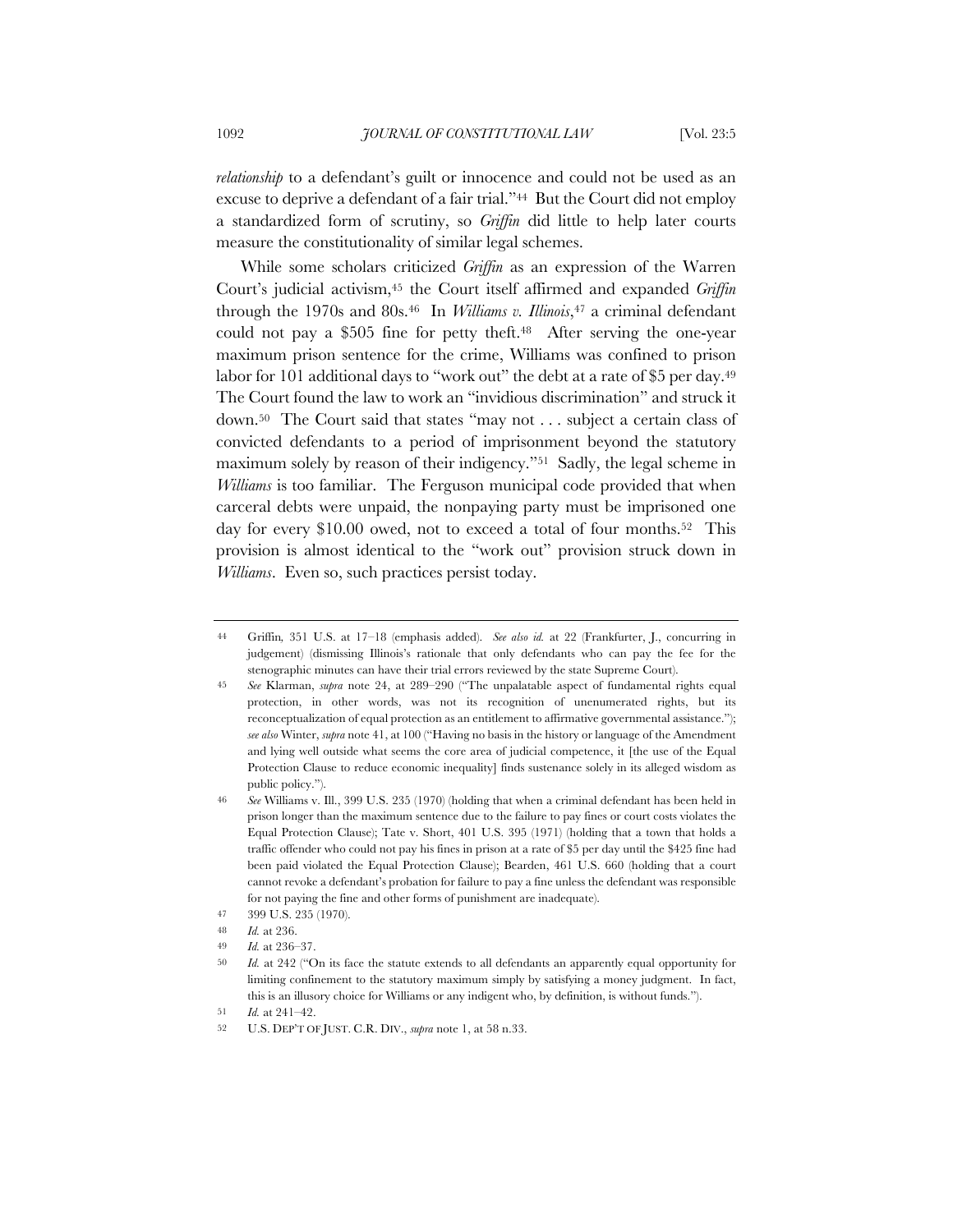*Williams*'s framing of the Equal Protection violation mirrors that in *Griffin*.53 Both laws impermissibly classified on ability to pay and locked up those unable to pay.54 But also like *Griffin*, *Williams* offered little clarity as to the standard of review applied when such a classification exists. *Bearden* filled that gap.

#### *B.* Bearden*'s Four-Factor Scrutiny*

*Bearden v. Georgia*<sup>55</sup> announced the enduring test for laws that punish the poor for their poverty. Bearden pleaded guilty to burglary charges, but because it was his first criminal offense, the trial court sentenced him to probation, with a \$500 fine and \$250 total in restitution.56 Bearden was later laid off his job. With a ninth grade education and being unable to read, he could not find other work; paying the \$550 remainder of his balance was out of reach.57 When he failed to pay, the trial court revoked his probation, entered a conviction, and sentenced him to serve his remaining probation period in prison.58 The Supreme Court found that revoking probation for failure to pay "is no more than imprisoning a person solely because he lacks funds to pay the fine . . . ."59 In a unanimous decision, the Court overturned the law under both the Due Process and Equal Protection clauses.<sup>60</sup>

*Bearden* clarified a new level of heightened scrutiny for laws that target indigent criminal defendants. As in *Griffin*, the law's pay-or-stay provision produced an impermissible classification; probationers either remained free from jail or were locked up based only on inability to pay. In other words,

<sup>53</sup> Griffin, 351 U.S. at 19 ("Destitute defendants must be afforded as adequate appellate review as defendants who have money enough to buy transcripts.").

<sup>54</sup> The year after *Williams*, the Court decided *Tate v. Short* on similar grounds. 401 U.S. 395 (1971). In that case, an indigent defendant was incarcerated to "work off" an unpaid fine of \$425. *Id.* at 397. Although Williams's underlying crime—theft—called for a prison sentence, Tate's minor infraction—a traffic violation—did not. Because Tate's underlying infraction called for a lesssevere punishment than that in *Williams*, the Court adopted the *Williams* rationale; the State cannot "[impose] a fine as a sentence and then automatically convert[] it into a jail term solely because the defendant is indigent and cannot forthwith pay the fine in full." *Id.* at 398.

<sup>55</sup> 461 U.S. 660 (1983).

<sup>56</sup> *Id.* at 662 n.1.

<sup>57</sup> *Id.* at 662–63.

<sup>58</sup> *Id.* at 663.

<sup>59</sup> *Id.* at 674.

<sup>60</sup> *Id.* at 665, 674. Justice White wrote the concurrence for four justices, rejecting the "superstructure of procedural steps" imposed by the majority's Equal Protection standard. *Id.* at 676 (White, J., concurring in judgement). Instead, he favored a looser test of whether, in revoking probation, the judge made a "good faith effort" to impose a "roughly equivalent" jail sentence to the underlying fine. *Id.* at 675 (White, J., concurring in judgement). The majority rejected both the presumption of judicial good faith and the ambiguity of the "roughly equivalent" sentence. *Id.* at 673 n.12.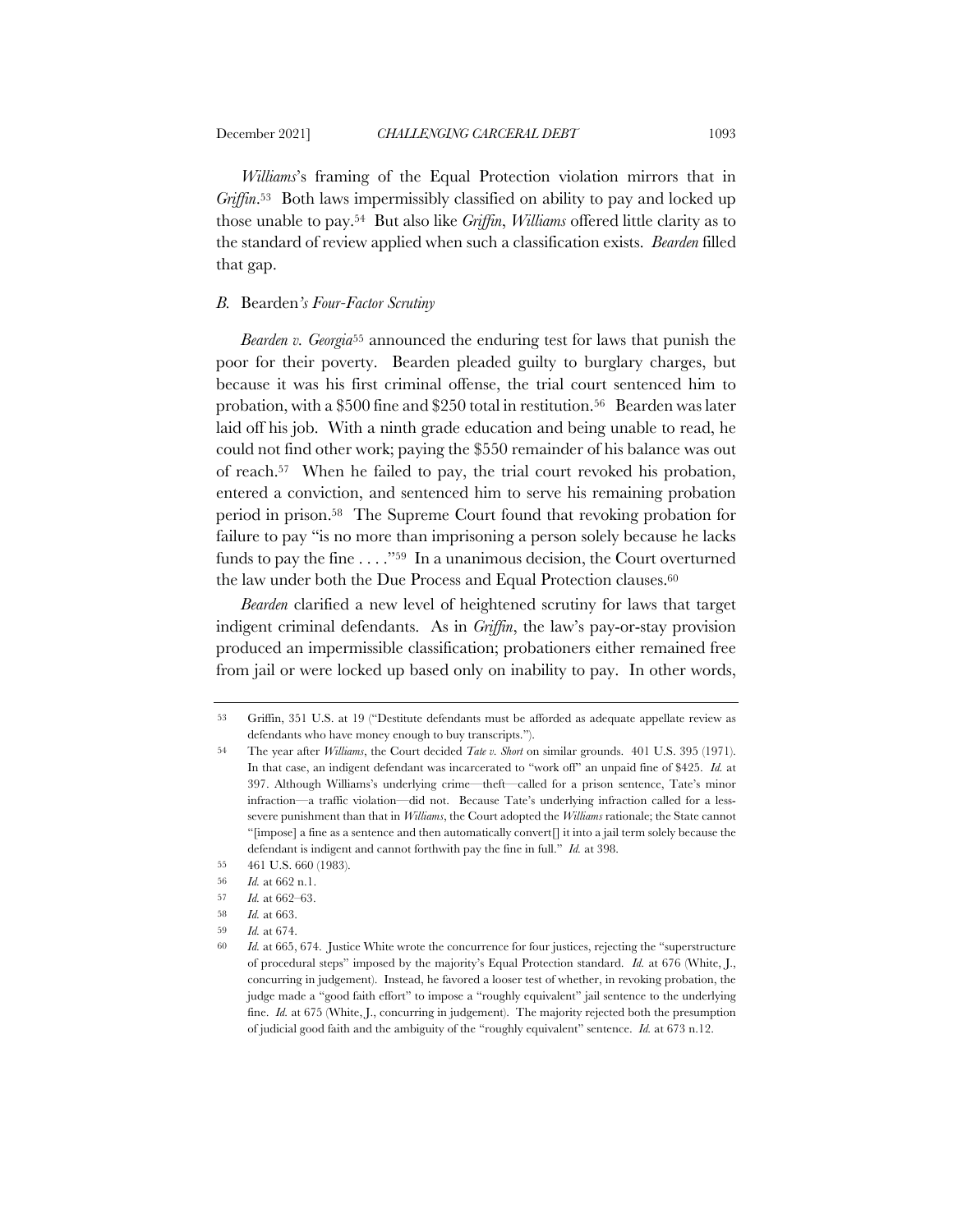the state "treated the petitioner differently from a person who did not fail to pay the imposed fine and therefore did not violate probation."61 Citing *Griffin*, the Court stated that "[d]ue process and equal protection principles converge in the Court's analysis in these cases."62 The Court refused the "pigeonhole analysis" of applying the traditional levels of scrutiny under Equal Protection.63 Instead, the Court imposed a factor-driven balancing test: "This issue . . . requires a careful inquiry into such factors as [1] 'the nature of the individual interest affected, [2] the extent to which it is affected, [3] the rationality of the connection between legislative means and purpose, and [4] the existence of alternative means for effectuating the purpose.'"64

This factor-driven inquiry is a tougher standard for laws to pass than that traditional rational basis review, which asks only whether the law "bear[s] some rational relationship to legitimate state purposes."65 Thus, it is a new form66 of heightened scrutiny for those laws that deprive rights to similarly situated criminal defendants based only on ability to pay.

The Georgia law ultimately failed this new factor-driven heightened scrutiny. Under the first and second factors, the individual interest was obvious—"depriv[ing] the probationer of his conditional freedom."67 Under the third factor, the Court granted that "[t]he State, of course, has a fundamental interest in appropriately punishing persons—rich and poor."68 But absent a finding of whether Bearden could afford to pay probation costs, there was no rational connection between the legislative means and purpose: "Revoking the probation of someone who through no fault of his own is

<sup>61</sup> *Id.* at 665.

<sup>62</sup> *Id.*; *see also id.* at 666 n.8 ("fitting 'the problem of this case into an equal protection framework is a task too Procrustean to be rationally accomplished'").

<sup>63</sup> *Id.* at 665–67 (rejecting the parties' attempt to "argu[e] the question primarily in terms of equal protection, and debate vigorously whether strict scrutiny or rational basis is the appropriate standard of review.").

<sup>64</sup> *Id.* at 666-67 (quoting Williams v. Illinois, 399 U.S. 235, 260 (1970)) (Harlan, J., concurring).

<sup>65</sup> San Antonio Indep. Sch. Dist. v. Rodriguez, 411 U.S. 1, 40 (1973).

<sup>66</sup> The Court purported not to "write on a clean slate" by examining *Williams* and *Tate* and even drew the factors in its new heightened scrutiny from *Williams*. *See* Williams v. Ill., 399 U.S. 235, 259–60 (Harlan, J., concurring in the result) (articulating that *William*'s majority opinion holds that all statutory classifications that are "suspect" or affect "fundamental rights" violate the Equal Protection Clause unless there is a "compelling" government interest). Unlike *Bearden*, however, *Williams* did not shape them into a form of heightened scrutiny.

<sup>67</sup> *Bearden*, 461 U.S. at 672.

<sup>68</sup> *Id.* at 669. The state also advanced two other interests; first, in ensuring payment of restitution to crime victims; second, in rehabbing the probationer and protecting society from criminals. *Id.* at 670-71.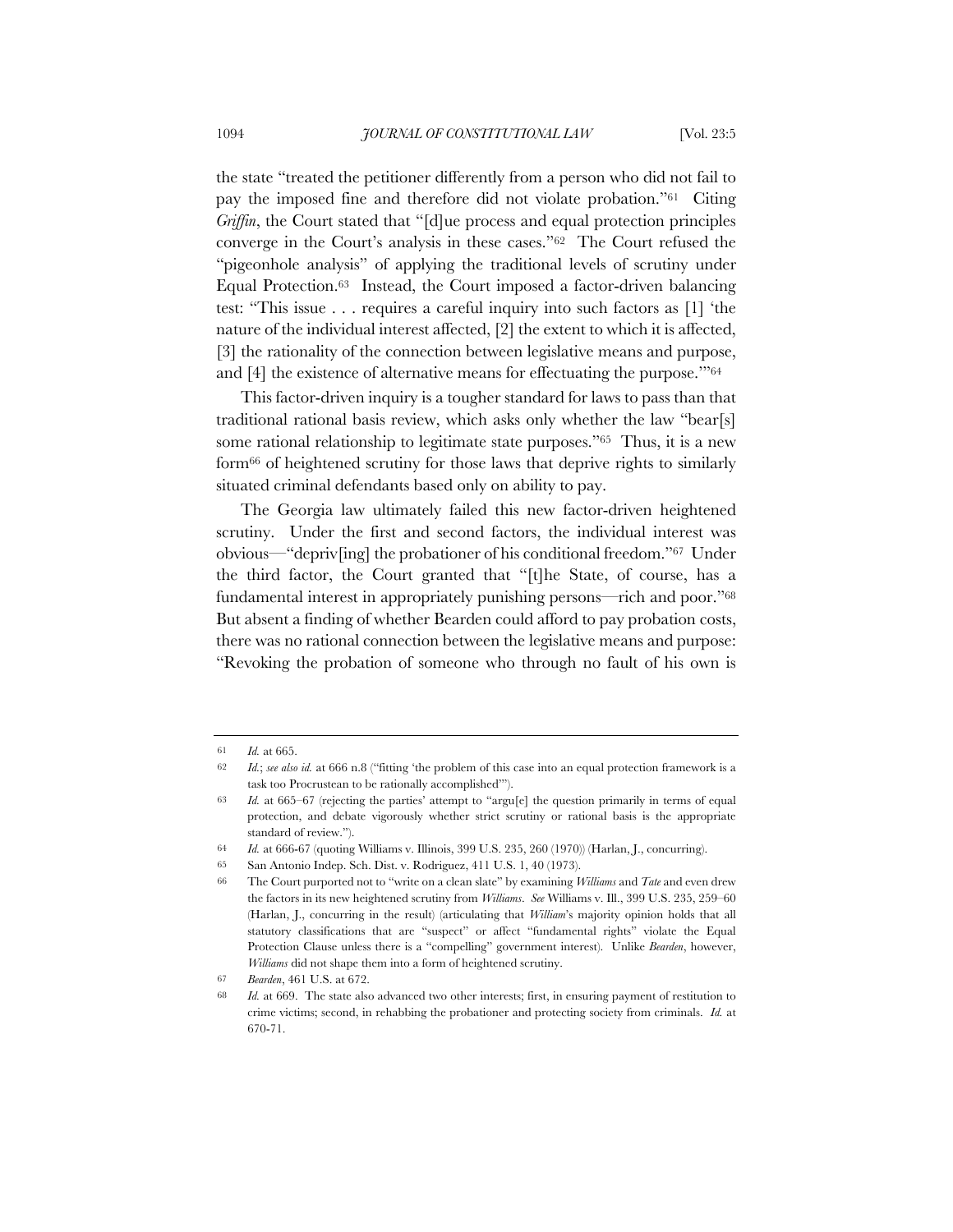unable to make restitution will not make restitution suddenly forthcoming."69 And under the fourth factor, the Court found that Georgia's interest in punishment and deterrence could be effected fully by other means.70 The Court found that the state could incarcerate Bearden for failure to pay, but "[o]nly if the sentencing court determines that alternatives to imprisonment are not adequate in a particular situation to meet the State's interest in punishment and deterrence."71 In sum, the Court stated:

We hold, therefore, that in revocation proceedings for failure to pay a fine or restitution, a sentencing court must inquire into the reasons for the failure to pay. . . . If the probationer could not pay despite sufficient bona fide efforts to acquire the resources to do so, the court must consider alternate measures of punishment other than imprisonment.72

Imposing these constraints on probation revocations, the Court concluded, would curb the Equal Protection and Due Process violation identified under *Bearden*'s heightened scrutiny.

Sadly, the wrong that *Bearden* aimed to prevent—punishing the poor for their poverty—was not stamped out by its holding. In Ferguson, Missouri that wrong was occurring just a few years ago. Recall that the woman in the Ferguson investigation received only a citation for illegal parking, yet she accrued over half a dozen arrest warrants, two arrests, and spent over six days in jail.73 She was locked up only because she was unable to pay.74 Ferguson courts' efforts to disguise the punishment for poverty as a punishment for "fail[ing] to abide by the court's rules" was unavailing.75 As the Department of Justice stated, "Ferguson's practice of automatically treating a missed payment as a failure to appear—thus triggering an arrest warrant and possible incarceration—is directly at odds with well-established law that prohibits 'punishing a person for his poverty.'"76 Freedom from incarceration cannot be conditioned on ability to pay. *Bearden*'s protection is needed now more than ever.

<sup>69</sup> *Id.* at 670 (continuing, 670–71, "Indeed, such a policy may have the perverse effect of inducing the probationer to use illegal means to acquire funds to pay in order to avoid revocation.").

<sup>70</sup> *Id.* at 671–72 ("For example, the sentencing court could extend the time for making payments, or reduce the fine, or direct that the probationer perform some form of labor or public service in lieu of the fine.").

<sup>71</sup> *Id.* at 672.

<sup>72</sup> *Id.*

<sup>73</sup> U.S. DEP'T OF JUST. C.R. DIV., *supra* note 1, at 4 (noting that Ferguson punishes defendants based on their income level by not making an ability-to-pay determination, and enforcing severe penalties for late payments, such as immediately issuing an arrest warrant).

<sup>74</sup> *Id.* at 53.

<sup>75</sup> *Id.* at 58 n.32.

<sup>76</sup> *Id.* at 57 (citing Bearden v. Ga., 461 U.S. 660, 671 (1983)).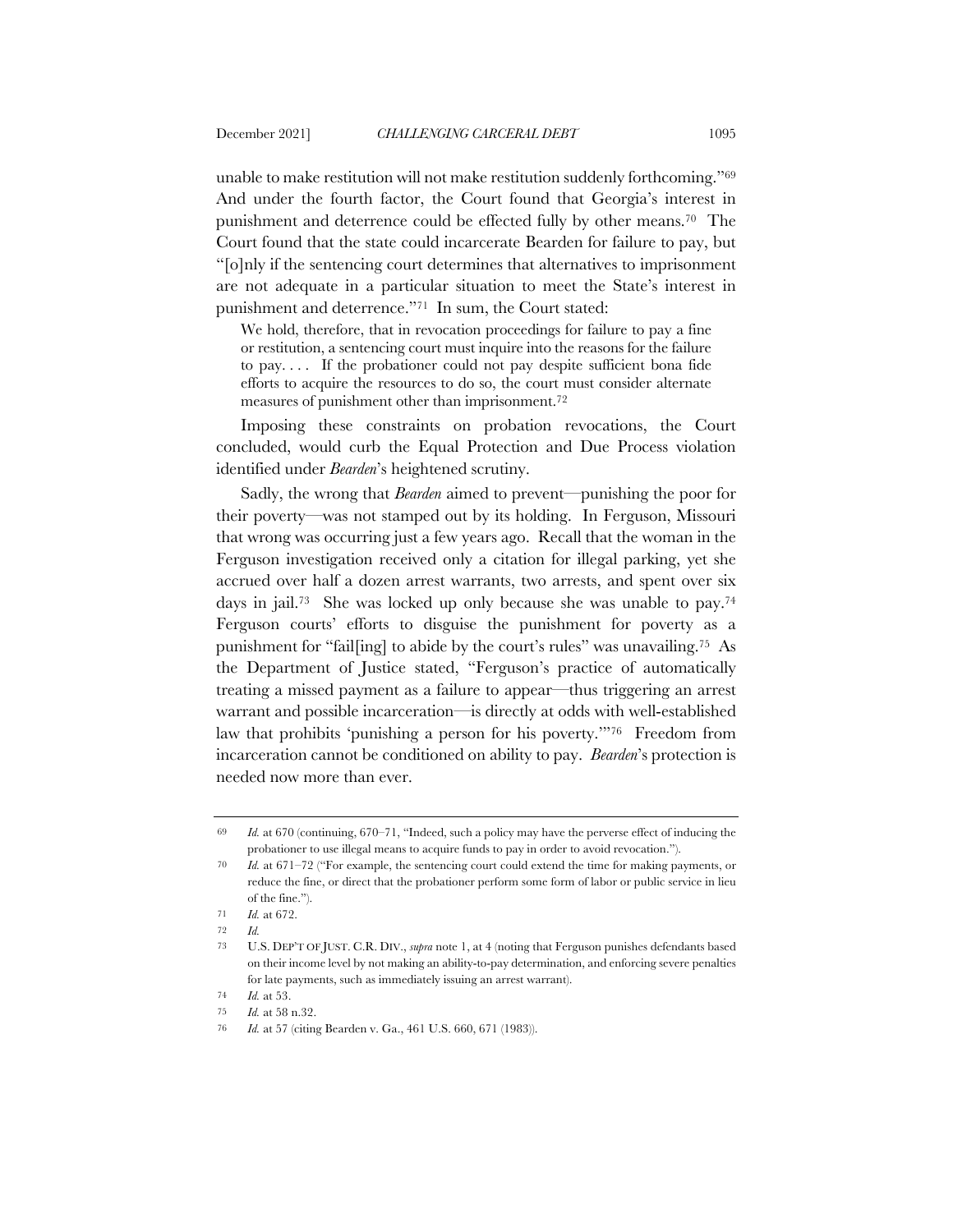#### II. TWO SHIELDS AGAINST *BEARDEN*

Courts and advocates have long fended off *Bearden* and *Griffin* claims for fear that the cases would lead to unconstrained poverty litigation.<sup>77</sup> This fear is not new. Justice Burton's dissent in *Griffin*, for example, expressed fear that the Court's rationale could require states to equalize the quality of counsel available to rich and poor litigants.78 When courts today want to avoid *Bearden*'s heightened scrutiny, they typically employ two legal arguments shields to deflect *Bearden*'s use.79 This section explores those two shields, outlines their weaknesses, and concludes with *M.L.B. v. S.L.J.*, a Supreme Court case that lays them to rest.

### *A. Shield One:* Rodriguez *and "Absolute Deprivations"*

The first shield courts wield against *Bearden* is limiting language from *San Antonio v. Rodriguez*, an inapposite case that predated *Bearden*.80 In *Rodriguez*, the Court dismissed a challenge to public school funding based on the property tax base.81 The case is often cited for the implication that there is no substantive due process right to education.82 But plaintiffs made an alternative claim, based on wealth classification. They claimed that the law made a suspect classification against the poor by confining their children to underfunded schools solely because of their lower neighborhood tax base.83

<sup>77</sup> *See, e.g.*, Wilcox & Blaustein, *supra* note 30, at 1–2 ("Although on its facts it [*Griffin*] involves solely a poor man's need of a transcript for appeal, its reasoning is broad enough to apply to many other of the injustices arising from the poverty of litigants in our courts.").

<sup>78</sup> *See id.* at 30; Griffin v. Ill*.*, 351 U.S. 12, 28 (1956) (Burton & Minton, JJ., dissenting) (arguing that the Constitution does not require states to treat defendants as economic equals). The dissenting Justices also noted that *Griffin* could be read to end the use of fixed bail rates for all accused—a practice that, as this paper argues in Part III, should not stand under *Bearden*.

<sup>79</sup> *See* Walker v. Calhoun, Ga., 901 F.3d 1245, 1261–62 (11th Cir. 2018) (applying the absolute deprivation shield against *Bearden* to distinguish the case and uphold fixed-sum bail practices).

<sup>80</sup> 411 U.S. 1 (1973). *See* Walker 901 F.3d at 1261 (citing *Rodriguez*'s language as a reason not to apply *Bearden*).

<sup>81</sup> *Rodriguez*, 411 U.S. at 28.

<sup>82</sup> *Id.* at 38, 40.

<sup>83</sup> *Id.* at 19 (restating—and ultimately rejecting—the District Court's finding that, "since, under the traditional systems of financing public schools, some poorer people receive less expensive educations than other more affluent people, these systems discriminate on the basis of wealth.").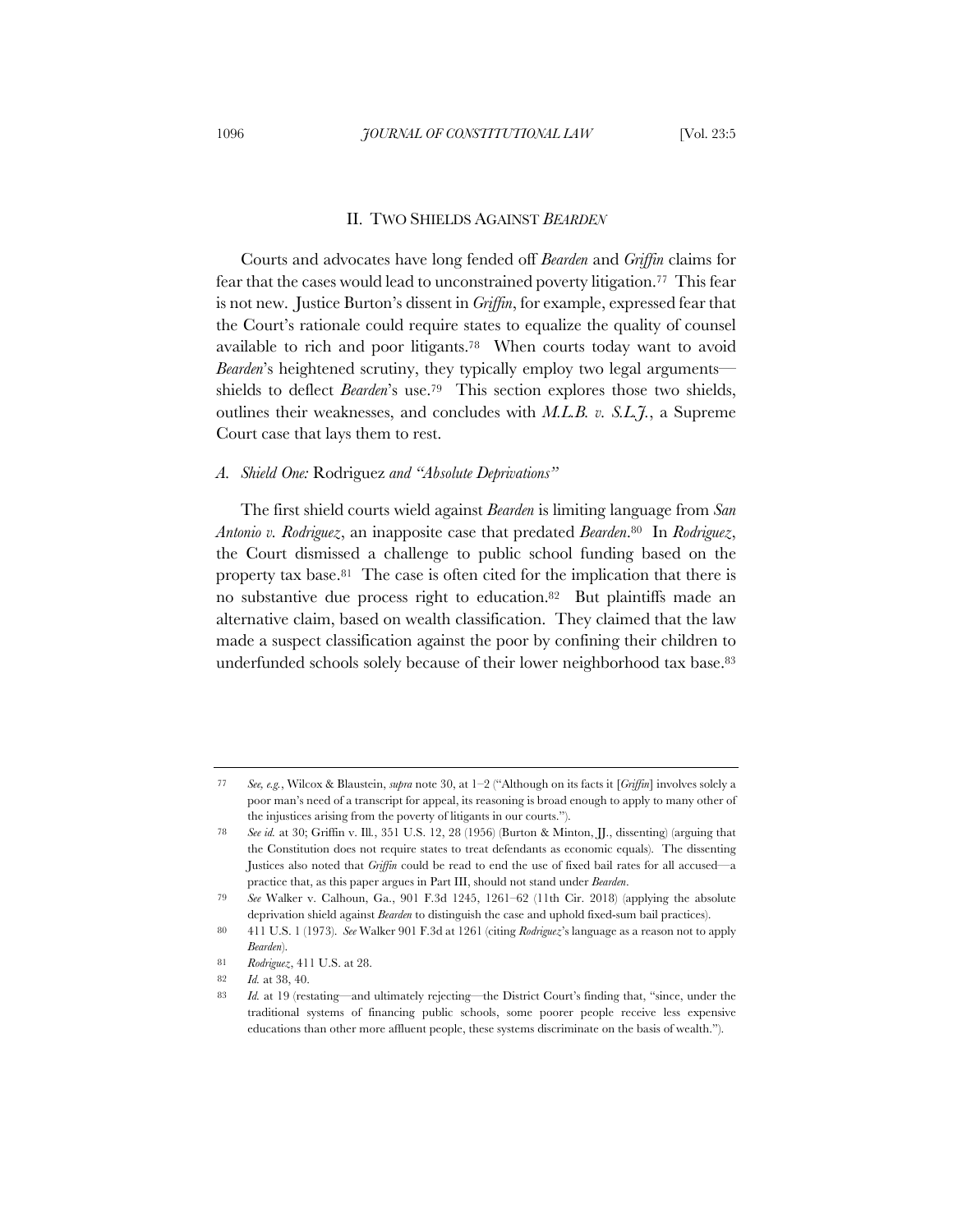The trial court accepted this claim,<sup>84</sup> but the Supreme Court did not, recasting the *Griffin* cases significantly:

The individuals, or groups of individuals, who constituted the class discriminated against in our prior cases [such as *Griffin*] shared two distinguishing characteristics: because of their impecunity they were completely unable to pay for some desired benefit, and as a consequence, they sustained an absolute deprivation of a meaningful opportunity to enjoy that benefit.85

This language both limits and expands *Griffin*. It expands *Griffin* (and its progeny, *Bearden*) by what it omits: that the petitioners in *Griffin*, *Williams*, and, later, *Bearden* were criminal defendants. In other words, under *Rodriguez*, *Griffin*-style claims are not limited to situations where the petitioner is a criminal defendant. Such claims may lie even when incarceration is not at stake. As explained in Subsection B. below, this view is not uniformly accepted, but it is correct. *Rodriguez*, however, also limited *Griffin* to those claims where the plaintiff suffers an "absolute deprivation."86 The Court found that, since the *Rodriguez* plaintiffs still had access to *some* schooling albeit unequal to that of their richer neighbors—they did not suffer an "absolute deprivation" of their right to education.87 As such, the Court surmised that *Griffin* never meant to protect this class of persons.

*Bearden*, however, later laid to rest the *Rodriguez* Court's requirement that there be an "absolute deprivation" of a right. *Bearden*'s first factors examines "the *extent to which* [a private interest] is affected,"88 rather than simply whether that private interest was "absolutely deprived." *Bearden* states that *any* deprivation—even one that is not "absolute"—should be weighed against the means-end rationality of the law and alternative means for achieving the law's purpose.89 In *Rodriguez*, after the Court found that Rodriguez was not absolutely deprived of the right to education, the Court's ended its analysis

<sup>84</sup> *Id.* at 16 ("Finding that wealth is a 'suspect' classification and that education is a 'fundamental' interest, the District Court held that the Texas system could be sustained only if the State could show that it was premised upon some compelling state interest.").

<sup>85</sup> *Id.* at 20.

<sup>86</sup> *Id.* at 20–21, 23.

<sup>87</sup> *Id.* at 23 ("The argument here is not that the children in districts having relatively low assessable property values are receiving no public education; rather, it is that they are receiving a poorer quality education than that available to children in districts having more assessable wealth.").

<sup>88</sup> Bearden v. Ga., 461 U.S. 660, 660–67 (1983) (emphasis added).

<sup>89</sup> *See id.* at 666–67 ("[This issue] requires a careful inquiry into such factors as 'the nature of the individual interest affected, the extent to which it is affected, the rationality of the connection between legislative means and purpose, and the existence of alternative means for effectuating the purpose . . . .'") (citing Williams v. Illinois, 399 U.S. 235, 260 (1970)).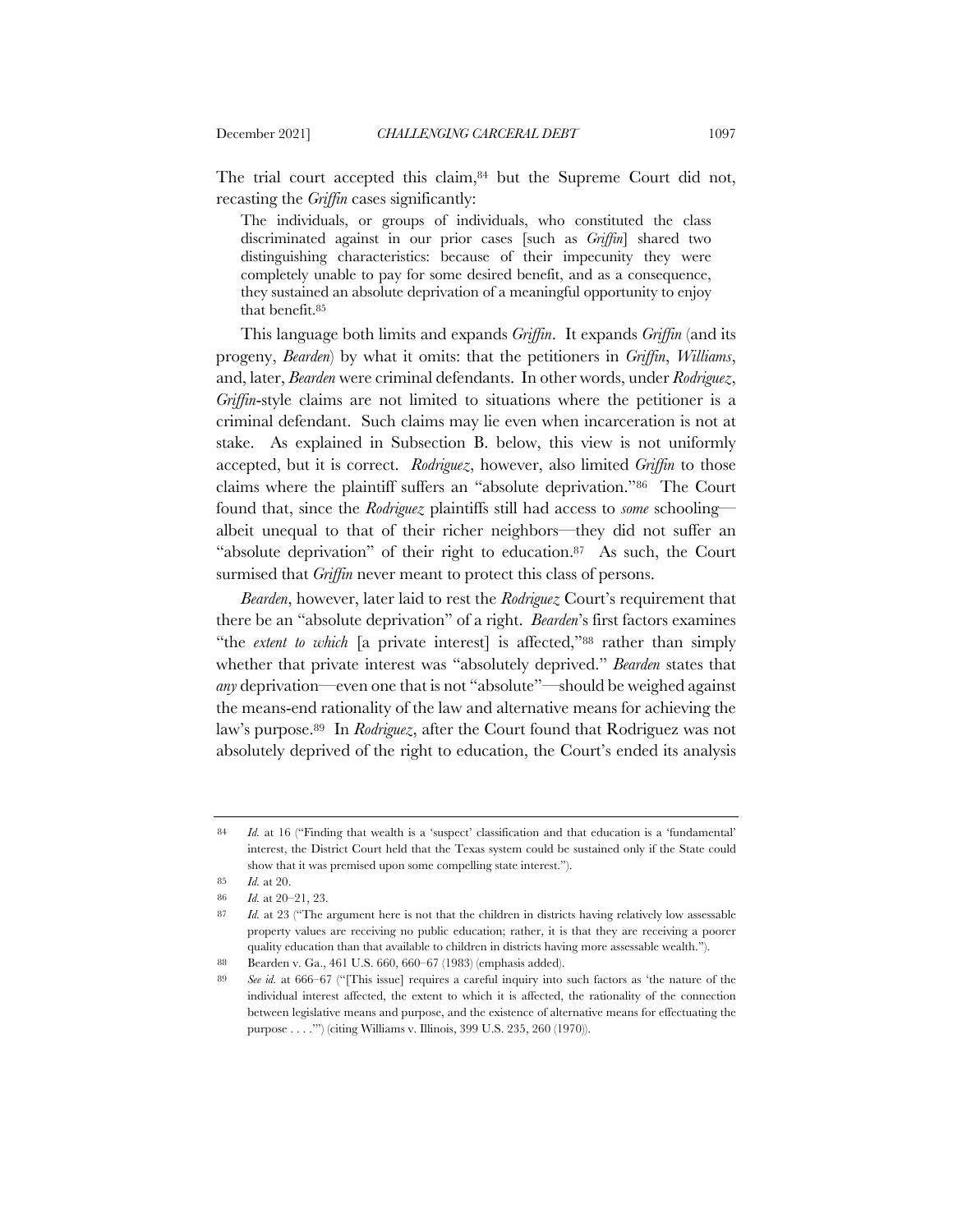under *Griffin* and its progeny.90 After *Bearden*, the inquiry cannot end there; the law must be subjected to all of *Bearden*'s factors to determine if an Equal Protection violation exists.

## *B. Shield Two:* Bearden *Is for Incarceration Cases Only*

The second shield that *Bearden*'s detractors employ is the view that *Griffin*  and *Bearden* should apply only when an indigent person faces incarceration for their failure to pay.<sup>91</sup> Many lower courts, <sup>92</sup> policy groups, <sup>93</sup> and state laws94 interpret *Bearden* as only applying to laws that lead to incarceration. These readers ignore the first factor of *Bearden*'s heightened scrutiny,95 which asks whether the law burdens *any* "individual interest" because of inability to pay, not just the individual's liberty interest in freedom from incarceration.96

On the one hand, there are easy cases when *Bearden* can be applied in a straightforward fashion. For example, indigent defendants recently challenged an Arizona drug court program that would not release them from

<sup>90</sup> *See Rodriguez*, 411 U.S. at 23 ("[N]either appellees nor the District Court addressed the fact that, unlike each of the foregoing cases, lack of personal resources has not occasioned an *absolute deprivation* of the desired benefit. The argument here is not that the children in districts having relatively low assessable property values are receiving no public education; rather, it is that they are receiving a poorer quality education than that available to children in districts having more assessable wealth.") (emphasis added).

<sup>91</sup> *See, e.g.*, Mendoza v. Garrett, 358 F. Supp. 3d 1145, 1171 (D. Or. 2018) ("What [*Griffin*, *Bearden*, and *M.L.B.*] teach is that the 'fundamental fairness' principles of due process and equal protection originating in *Griffin* have been applied when either incarceration or access to the courts, or both, is at stake."); Latonik v. Florida Dep't of Highway Safety & Motor Vehicles, No. 6:14-CV-1793- ORL, 2014 WL 7010737, \*4 (M.D. Fla., Dec. 11, 2014) ("A determination of the defendant's ability to pay is only necessary when the state seeks to enforce the collection of costs through the threat of imprisonment.").

<sup>92</sup> *See, e.g.*, Johnson v. Bredesen, 624 F.3d 742, 750 (6th Cir. 2010) (stating that *Bearden* only requires courts to consider ability to pay when revoking probation and faulting the entire *Griffin* case line for "fail[ing] to articulate a precise standard of review.")

<sup>93</sup> *E.g.*, NAT'L TASK FORCE ON FINES, FEES AND BAIL PRACTICES, *Principles on Fines, Fees, and Bail Practices*, Principle 6.3 (2017), (recommending that, since *Bearden*, state courts must consider ability to pay only when revoking probation).

<sup>94</sup> *E.g.*, ALA. R. CRIM. PRO. § 26.11(h)(1) (requiring courts to consider ability to pay only when imposing fines, costs, and restitution that could lead to *incarceration*); ARIZ. REV. STAT. ANN. § 13- 810(E)(1) (making such considerations discretionary, rather than mandatory); MICH. COMP. LAWS § 771.3(6)(b) (allowing judges to impose carceral debts without considering ability to pay, while burdening defendants to petition for remission); *see also* Bannon, *supra* note 11, at 13 (finding that 14 of 15 states surveyed have at least one statutorily mandatory carceral debt that cannot be modified for inability to pay).

<sup>95</sup> *See, e.g.*, Klarman, *supra* note 24, at 264 (focusing on how *Bearden* "created affirmative governmental obligations to redress poverty not directly attributable to the state.").

<sup>96</sup> *Bearden*, 461 U.S. at 666–67.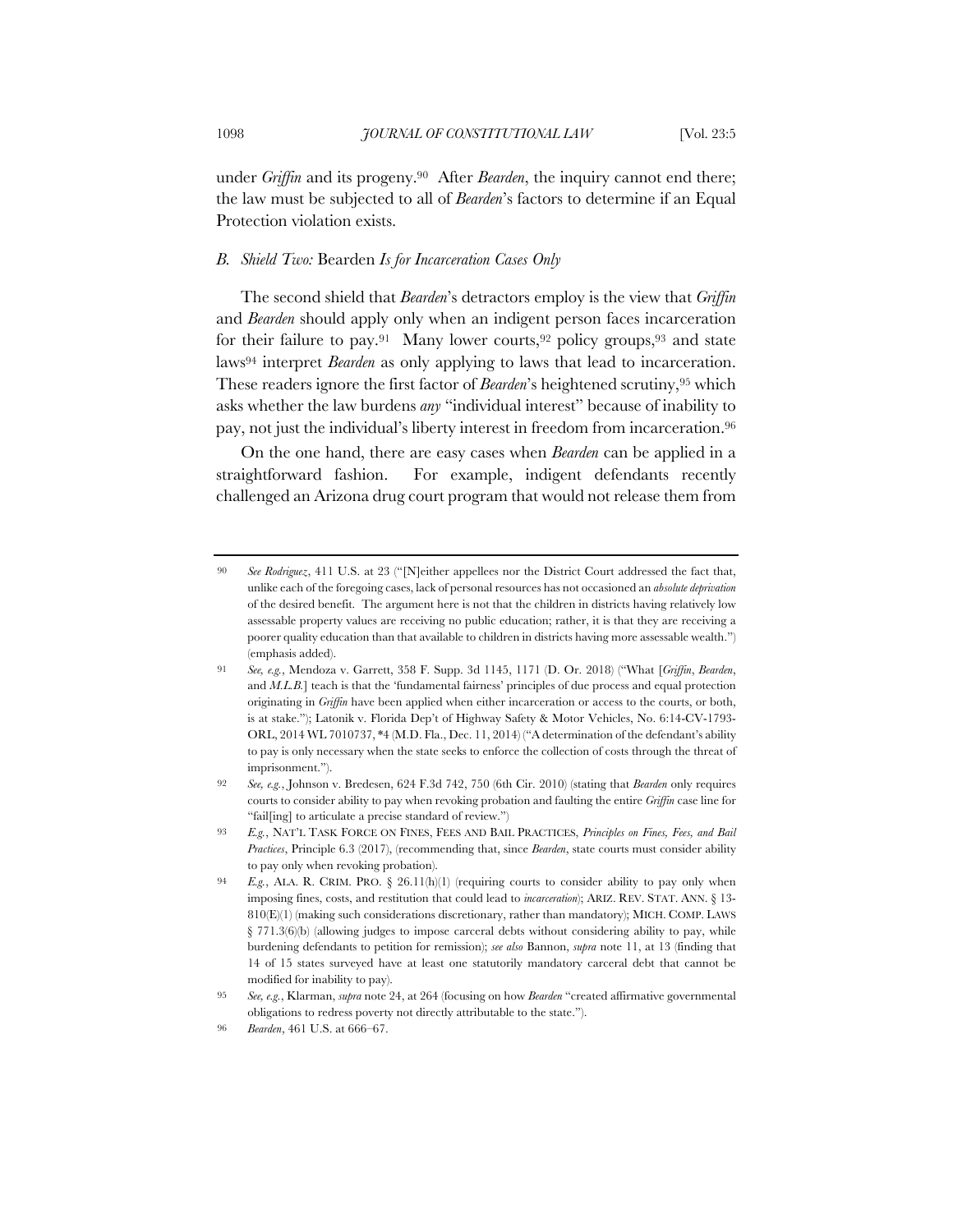restrictive drug court supervision until they fully paid the program fees.97 The case was analogous to *Bearden* in many ways: participants' conditional liberty was at stake; they could be immediately incarcerated for failure to comply; and their release from the program was conditioned on ability to pay.98 The court correctly applied *Bearden* and struck down the law under heightened scrutiny.99

Other cases are not so easy, however. Consider whether *Bearden* should apply to laws that revoke a driver's license for the driver's failure to pay court fines and fees. Unlike *Bearden*, the "interest" at stake is the loss of a driver's license (not conditional liberty), and the persons are not criminal defendants. Recent *Bearden*-style challenges to these laws produced mixed results. In *Thomas v. Haslam*,100 a district court—despite stating that *Bearden* and *Griffin*  were on point—subjected the law to rational basis review, rather than *Bearden*'s four factors.101 The *Thomas* court struck down the law, however, finding that there was no rational relationship between license revocation and the state's interest in debt collection.102 By contrast, the Sixth Circuit addressed an identical law in a separate suit and refused to apply *Bearden* because there was no "fundamental liberty interest" at stake.103 The Sixth Circuit employed the second shield against *Bearden* in classic fashion: "*Bearden*, then, concerns what kind of process is due before a probationer is *subject to confinement*, not what kind of process is due before a driver's license is subject

<sup>97</sup> Briggs v. Montgomery, No. CV-18-02684-PHX-EJM, 2019 WL 2515950, \*1 (D. Ariz., June 18, 2019).

<sup>98</sup> *Id.* at \*5.

<sup>99</sup> *Id.* at \*10 (employing *Bearden*'s four-factor heightened scrutiny as outlined above because "[c]laims alleging 'categorically worse treatment for the indigent' require a 'hybrid analysis of equal protection and due process principles.'") (citing Walker v. City of Calhoun, Ga., 901 F.3d 1245, 1261 (11th Cir. 2018), *cert. denied sub nom.*)

<sup>100</sup> Thomas v. Haslam, 329 F. Supp. 3d 475, 475 (M.D. Tenn. 2018) (striking down the license revocation scheme).

<sup>101</sup> *Id.* at 518 ("[O]ne could imagine the rational relationship that might exist between the threat of license revocation and the legitimate interest of collecting court debt. That connection, though, falls apart where indigent debtors are concerned.").

<sup>102</sup> *Id.* Revoking a driver's license typically makes a person less able to pay their debts, after all. *See id.* at 490-91 (concluding that "in Memphis, Nashville, and Knoxville, 72% to 75% of jobs are not accessible by public transportation within 90 minutes" and that "in Nashville, Knoxville, and Chattanooga, more than two thirds of working-age residents lack access to public transportation.").

<sup>103</sup> Fowler v. Benson, 924 F.3d 247, 260 (6th Cir. 2019) ("[T]he district court correctly distinguished the *Griffin* cases from Plaintiffs' claims because none of the *Griffin* cases concerned a property interest. Those cases dealt with basic features of the criminal justice system—imprisonment, probations, and appeals.").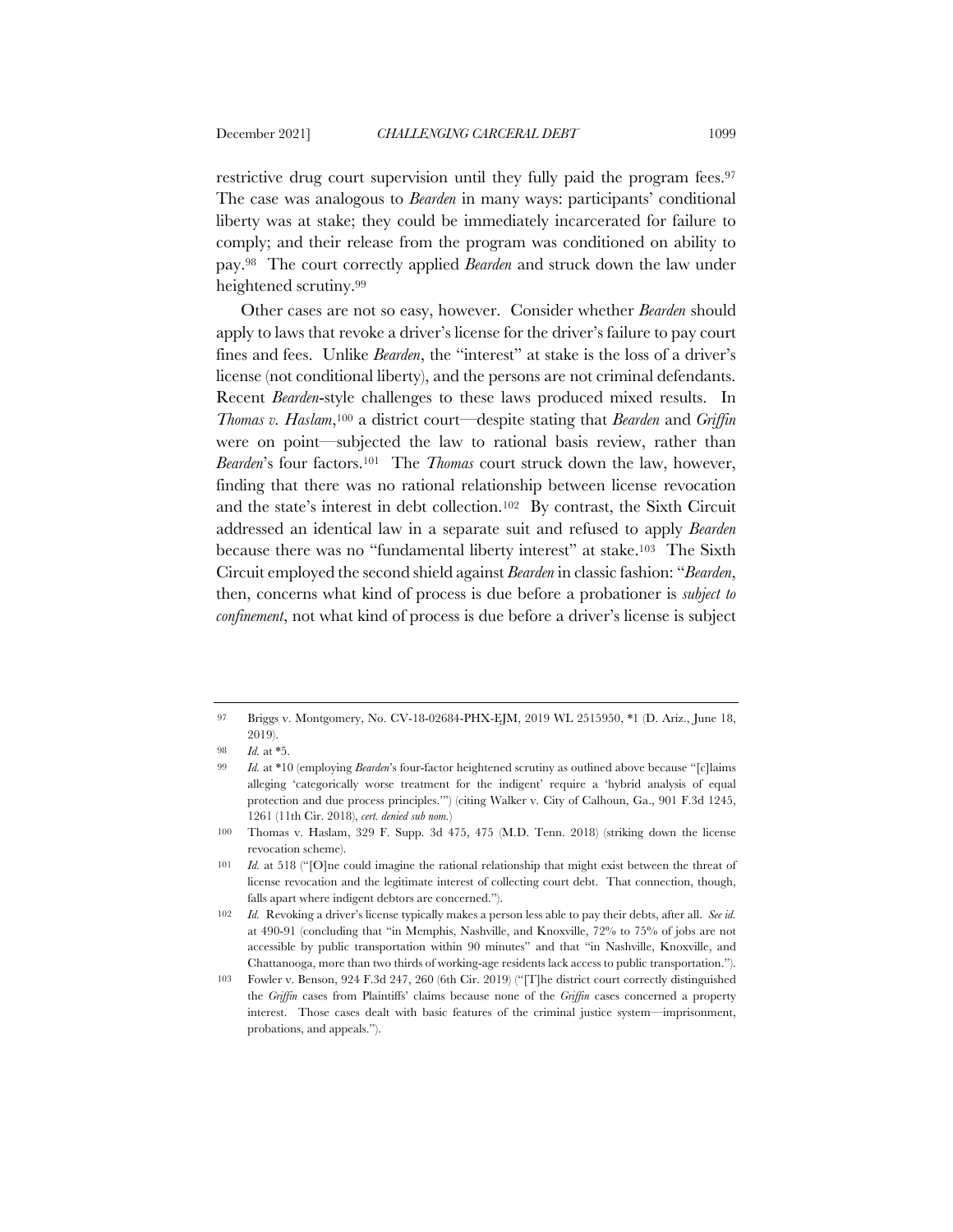to suspension."104 The Sixth Circuit applied rational basis review—as in *Thomas*—but upheld the law.105 The *Thomas* court resides in the Sixth Circuit, so that case is now likely abrogated by *Fowler*. This is a shame since the *Thomas* court came closer to getting *Bearden* right.106

The two driver's license cases show how unpredictably courts wield the incarceration-only shield against *Bearden* in non-criminal cases. The *Thomas*  court rightly recognized that *Bearden* should apply when any individual right is infringed, but the court failed to follow through and apply *Bearden*'s factordriven heightened scrutiny. Oddly, the court struck down the law under rational basis review. On the other hand, the Sixth Circuit was openly hostile to even applying *Bearden* to a case where no liberty interest was at stake.107 And under rational basis review, the law stood.108

Ultimately, the uncertainty around how to apply *Bearden* stems from the simultaneously broad and narrow scope of the *Bearden* cases themselves; they addressed the sweeping problem of "punishing a person for his poverty,"109 while tailoring the opinion to the "treatment of indigents *in our criminal justice* 

<sup>104</sup> *Id.* at 261 (emphasis added). This view misses the mark on two fronts: *Bearden* should not be limited to the criminal context because it addressed any "individual interest affected," not just criminal interests. *Bearden*, 461 U.S. at 666–67. And *Bearden* relied on both the Due Process and Equal Protection clauses, rather than due process alone. *Id.* at 666.

*Fowler*, 924 F.3d at 262–63 ("Plaintiffs maintain that suspending the driver's license of an indigent license holder for nonpayment is patently irrational because doing so makes it harder for him to obtain and hold a job, which in turn makes him less likely to pay his court debt. Perhaps Plaintiffs are right that the policy is unwise, even counterproductive. But under rational basis review we ask only whether Michigan's statutes are 'rationally related to legitimate government interests.'") (citing Johnson v. Bredesen*,* 624 F.3d 742, 746 (6th Cir. 2010)).

<sup>106</sup> Both cases purported to rely on Johnson v. Bredesen, which addressed a law conditioning felon voting re-enfranchisement on complete payment of fines and fees. 624 F.3d at 746. But the *Thomas*  court openly disagreed with the logic of *Johnson*: "The Sixth Circuit, in *Johnson* . . . applies its own gloss on *Bearden*, assuring the reader that, whatever the Supreme Court said, what it meant was that the Court was applying heightened scrutiny because the fundamental right to physical liberty was at issue. It is difficult for this court to see how *Bearden* supports such a reading." *Thomas*, 329 F. Supp. 3d at 515 (citations omitted). Part III of this paper addresses *Johnson* and rebuts its rationale for the same reason.

<sup>107</sup> The Sixth Circuit view may be gaining traction. *See* Mendoza v. Garrett, 358 F.Supp.3d 1145, 1169 (D. Or. 2018) (agreeing with *Fowler* because "[*Bearden*] cases have all arisen in the context of the criminal justice system where fundamental rights of liberty are implicated."). Other litigation by groups such as the Southern Poverty Law Center are dismissed on procedural or jurisprudential grounds, especially when plaintiffs' licenses have been revoked for multiple reasons. *See* Cook v. Taylor, No. 2:18-CV-977-WKW, 2019 WL 1938794, \*1 (M.D. Ala., May 1, 2019) (dismissing case for lack of standing when plaintiffs' licenses were revoked for failure to appear in court, as well as failure to pay fines).

<sup>108</sup> *Id.* at 263.

<sup>109</sup> *Bearden*, 461 U.S. at 671. *See also Griffin*, 351 U.S. at 16 (addressing the sweeping problem of "providing equal justice for poor and rich, weak and powerful alike . . . .").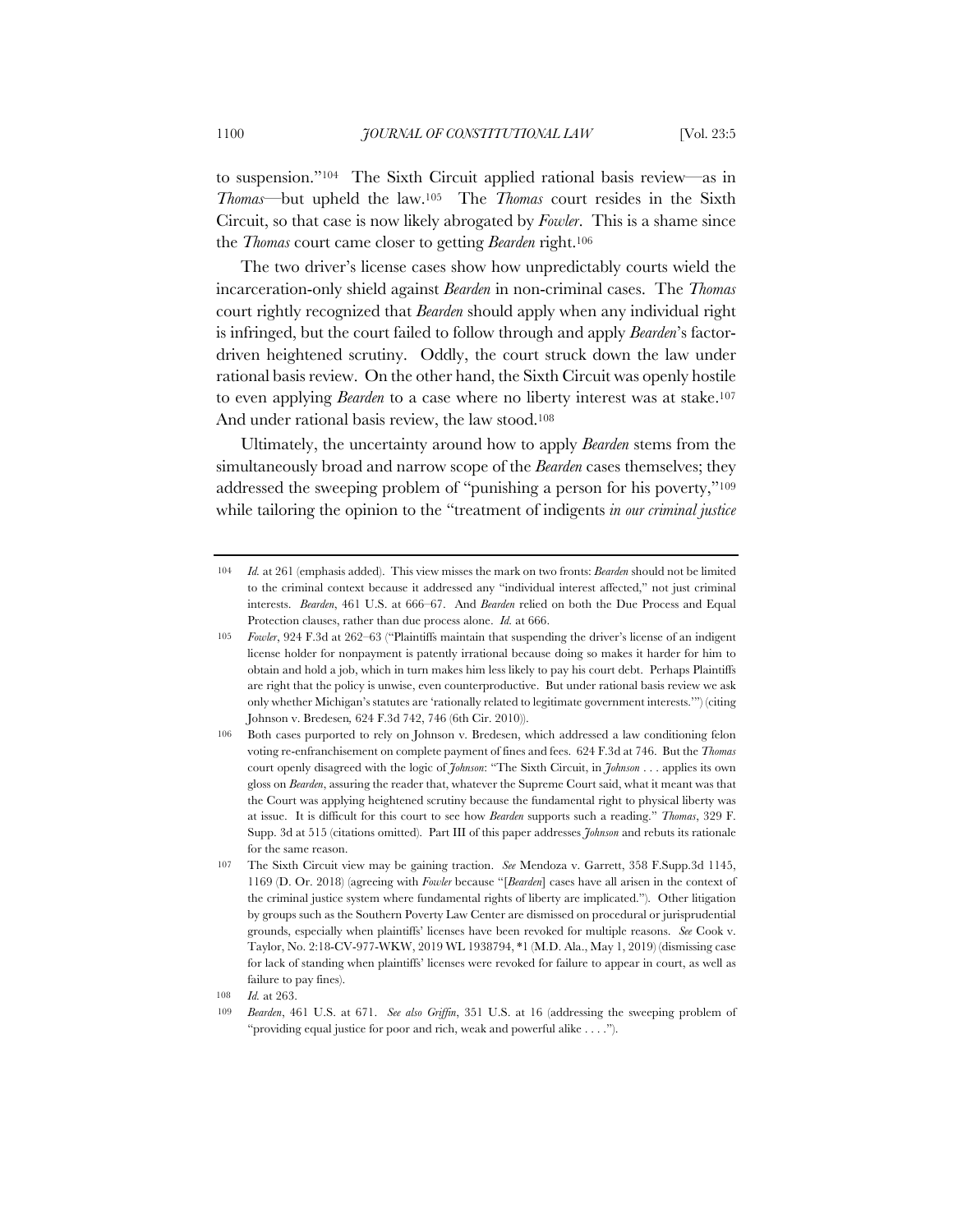*system*."110 This perhaps left open the question of whether *Bearden* applies beyond those cases where indigent persons face incarceration. *Rodriguez*  moved in the direction of recognizing that *Griffin* and *Bearden* should apply to any deprivation of rights. But it was not until *M.L.B.* that the Court clarified that *Bearden*'s heightened scrutiny applies to criminal, "quasi-criminal," and even some civil cases when a law withholds an individual's rights "solely by reason of their indigency."111

## *C.* M.L.B*. Clears the Air*

In  $M.L.B. v. S.L. \tilde{J}.$ <sup>112</sup> a mother's parental rights were permanently terminated following a Mississippi Chancery Court proceeding. The mother, M. L. B., filed an appeal but was unable to pay the mandatory record preparation fee, estimated at over \$2,300.113 Even though it was a civil, rather than criminal case, the Court struck down the fee114 by applying *Bearden*'s test.115 First, the Court reiterated the basics of Equal Protection: absent either a fundamental interest or a suspect classification, the law must face rational basis review.116 But the Court noted two exceptions to this general rule: "The basic right to participate in political processes as voters and candidates cannot be limited to those who can pay for a license. Nor may access to judicial processes in cases criminal or '*quasi criminal in nature*' turn on ability to pay."117 But it was not until *M.L.B.* that the Court clarified that *Bearden*'s heightened scrutiny applies to criminal, "quasi criminal," and

<sup>110</sup> *Bearden*, 461 U.S. at 664 (emphasis added); *see also Griffin*, 351 U.S. at 17–18 ("In criminal trials a State can no more discriminate on account of poverty than on account of religion, race, or color. Plainly the ability to pay costs in advance bears no rational relationship to a defendant's guilt or innocence and could not be used as an excuse to deprive a defendant of a fair trial."). Bearden pleaded guilty to burglary and theft by receiving stolen property. *Bearden*, 461 U.S. at 660. Griffin was convicted of armed robbery. *Griffin*, 351 U.S. at 13.

<sup>111</sup> *Bearden*, 461 U.S. at 667 (citing Williams v. Illinois, 399 U.S. 235, 241–42 (1970)).

<sup>112</sup> 519 U.S. 102 (1996).

<sup>113</sup> *Id.* at 109.

<sup>114</sup> *Id.* at 124.

<sup>115</sup> The Court was also clearer in *M.L.B.* than in *Bearden* as to how the Equal Protection and Due Process Clauses function together: "The equal protection concern relates to the legitimacy of fencing out would-be appellants based solely on their inability to pay core costs . . . . The due process concern homes in on the essential fairness of the state-ordered proceedings anterior to adverse state action." *Id*. at 120 (citations omitted).

<sup>116</sup> *Id.* at 115–16 ("Absent a fundamental interest or classification attracting heightened scrutiny . . . the applicable equal protection standard 'is that of rational justification' . . . .") (citing Ortwein v. Schwab, 410 U.S. 656, 660 (1973)) (per curiam).

<sup>117</sup> *Id.* at 124 (emphasis added) (citing Mayer v. Chicago, 404 U.S. 189, 196 (1971)).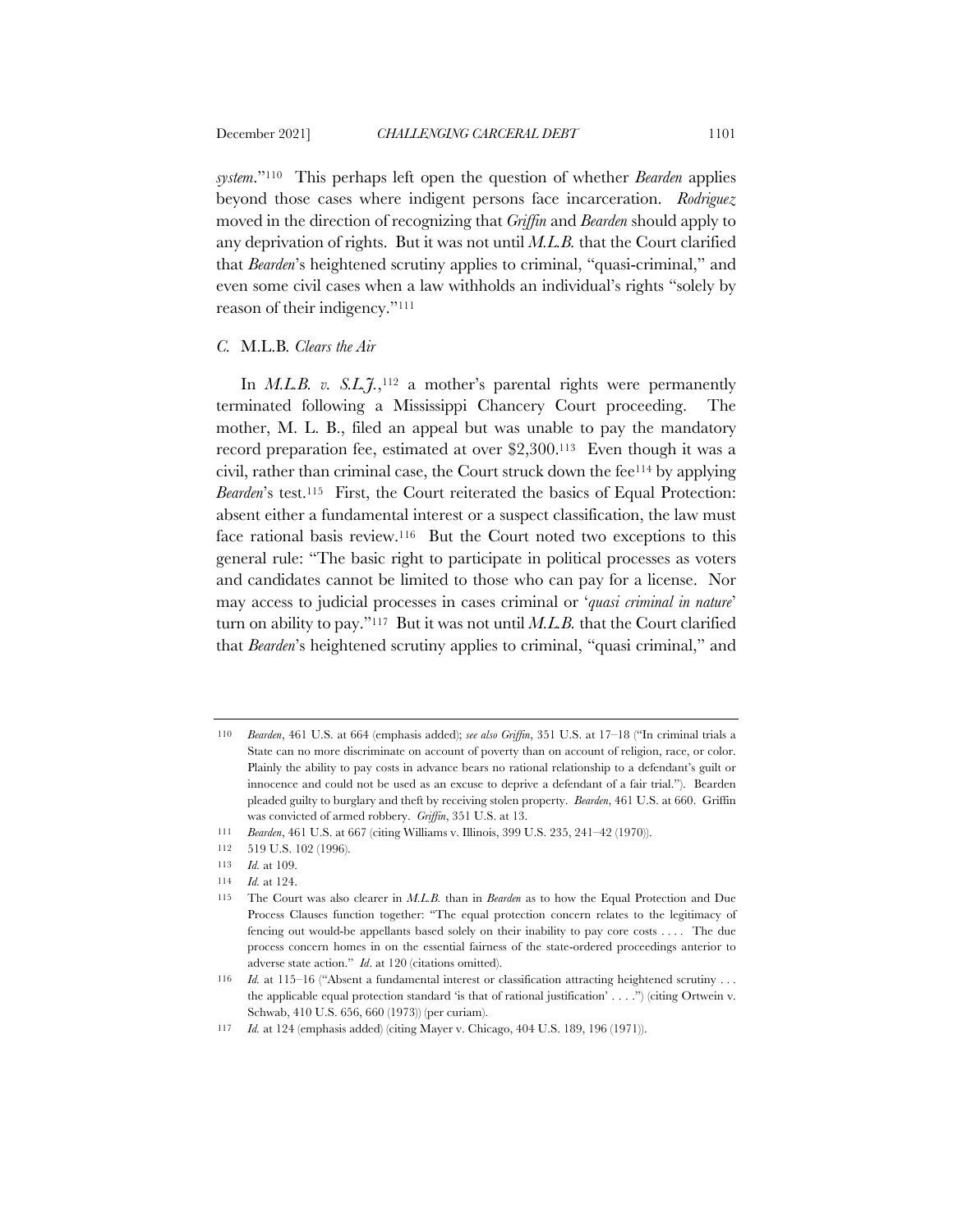even some civil cases when a law withholds an individual's rights solely because of inability to pay.118

In defining the "quasi criminal" category, the Court relied on *Mayer v. Chicago*.119 There, the Court struck down a law requiring an indigent criminal defendant to pay an appeal fee.<sup>120</sup> Mayer was convicted of a petty offense, not subject to the threat of incarceration.121 Even so, the *M.L.B.* Court found that *Bearden*'s core concern was implicated when the defendant's inability to pay could bar his access to "appellate processes from even [the State's] most inferior courts."122 The Court granted that Mayer's inability to pay for an appeal only affected "his professional prospects," including whether he could practice medicine.123 If *Mayer*—with so little an individual interest at stake justified *Bearden*-style scrutiny, the Court reasoned that *Bearden* should apply to *M.L.B.*, where parental rights were at stake. Likewise, the Court characterized *Bearden* as quasi criminal because the law "fenc[ed] out wouldbe appellants based solely on their inability to pay core costs."124 These cases all fell within a "narrow category of civil cases in which the State must provide access to its judicial processes without regard to a party's ability to pay court fees."125

The Court then applied *Bearden*'s heightened scrutiny.126 In so doing, the *M.L.B.* Court rejected the second shield against *Bearden* described above that *Griffin* and *Bearden* should apply only when an indigent person faces incarceration.127 The Court explicitly concluded that "*Griffin*'s principle has not been confined to cases in which imprisonment is at stake."128 Rather, the key fact is that the laws in *Mayer*, the poll tax cases, and *Bearden* were

<sup>118</sup> M.L.B. v. S.L.J., 519 U.S. 102, 124 (1996).

<sup>119</sup> 404 U.S. 189 (1971).

<sup>120</sup> *M.L.B.*, 519 U.S. at 124. *See Mayer*, 404 U.S. at 196 ("The size of the defendant's pocketbook bears no more relationship to his guilt or innocence in a nonfelony than in a felony case.").

<sup>121</sup> *M.L.B.*, 519 U.S. at 121 (citing Mayer, 404 U.S. at 197).

<sup>122</sup> *Id.* at 112 (citing Mayer, 404 U.S. at 197).

<sup>123</sup> *Id.* at 121.

<sup>124</sup> *Id.* at 120. *See also id.* at 119 (finding Bearden applied because M. L. B. faced the termination of her parental rights, an issue typically appealable, "but for her inability to advance required costs").

<sup>125</sup> *Id.* at 113.

<sup>126</sup> *Id.* at 120–21 ("In line with those decisions, we inspect the character and intensity of the individual interest at stake, on the one hand, and the State's justification for its exaction, on the other.") (citing Bearden v. Georgia, 461 U.S. 660, 666–67 (1983)).

<sup>127</sup> Some commentators were outraged that *M.L.B.* destroyed what they considered to be a bright line distinction restricting *Griffin* and *Bearden* to the criminal context. *See* Price, *supra* note 24, at 914 (arguing that *Bearden* and *Griffin*'s principles should be constrained to claims by criminal defendants). But these scholars failed to see that Bearden applies whenever any "individual interest" is infringed solely based on inability to pay. *Bearden*, 461 U.S. at 666–67.

<sup>128</sup> *M.L.B.*, 519 U.S. at 111.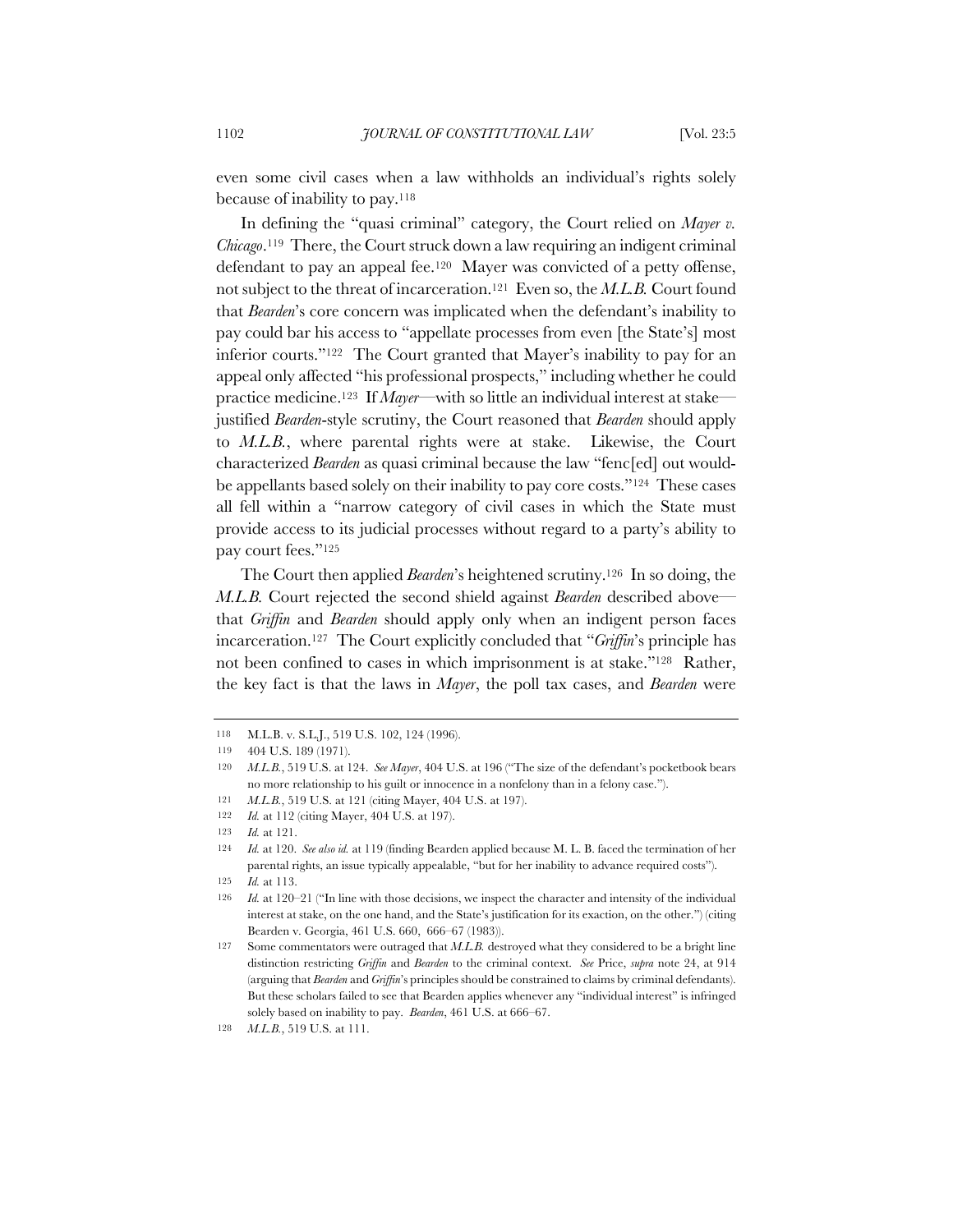"wholly contingent on one's ability to pay, and thus 'visit[ed] different consequences on two categories of persons,' they apply to all indigents and do not reach anyone outside that class."129 *M.L.B.* fit the bill as well, so *Bearden*'s scrutiny applied.

The *M.L.B.* Court also laid to rest the first shield against *Bearden*. Contrary to *Rodriguez*, the Court did not limit its consideration to whether the indigent mother suffered an "absolute deprivation" of some right.130 Rather, it was enough that the State sought to sever M. L. B.'s parental rights. This individual interest was significant, and it was infringed "solely because of inability to pay," so the Court employed *Bearden*'s heightened scrutiny.131 Under the first prong, the Court examined the gravity of the parental relationship and the extent to which that relationship was affected by her inability to pay.132 Because of "the primacy of the parent-child relationship,"133 the Court found that "the stakes for petitioner . . . are large, 'more substantial than mere loss of money.'"134 The Court then weighed the loss of parental rights against the state's interest in recouping court costs.<sup>135</sup> The state's interest was found wanting.136

Even though *Bearden* applies when non-incarceration rights are infringed, there is no cause for alarm that *M.L.B.* opens the floodgates to poverty litigation. *M.L.B.*'s dissenters, for example, argued that expanding *Bearden* to civil claims would expose every government-provided service to challenge.137 This view loses sight of the fact that, even after *M.L.B.*, the burden on *Bearden* 

<sup>129</sup> *Id.* at 127 (citations omitted). The Court also rejected the argument that the law at issue should be challenged under the disparate-impact theory. *See* Washington v. Davis, 426 U.S. 229, 248 (1976) (establishing the disparate impact framework).

<sup>130</sup> San Antonio Indep. Sch. Dist. v. Rodriguez, 411 U.S. 1, 20 (1972).

<sup>131</sup> *M.L.B.*, 519 U.S. at 113.

<sup>132</sup> *Id.* at 121. While the Court identified the parental interest at stake as "fundamental," the holding was not based on that conclusion.

<sup>133</sup> *Id.* at 120.

<sup>134</sup> *Id.* at 121 (quoting Santosky v. Kramer, 455 U.S. 745, 756 (1982)).

<sup>135</sup> *Id.* at 120–21 ("In line with [*Bearden* and] those decisions, we inspect the character and intensity of the individual interest at stake, on the one hand, and the State's justification for its exaction, on the other.").

<sup>136</sup> *Id.* at 124.

<sup>137</sup> *Id.* at 138 (Thomas, J., dissenting) ("The *Griffin* line of cases ascribed to—one might say announced—an equalizing notion of the Equal Protection Clause that would, I think, have startled the Fourteenth Amendment's Framers. . . . In [*Washington v.*] *Davis*, among other cases, we began to recognize the potential mischief of a disparate impact theory writ large, and endeavored to contain it. In this case, I would continue that enterprise."). *See generally* Price, *supra* note 23, at 914 (arguing that *Bearden* and *Griffin*'s principles should be constrained to claims by criminal defendants). *But see M.L.B.*, 519 U.S. at 127 (rejecting the view that *Washington* and disparate impact cases controlled this case).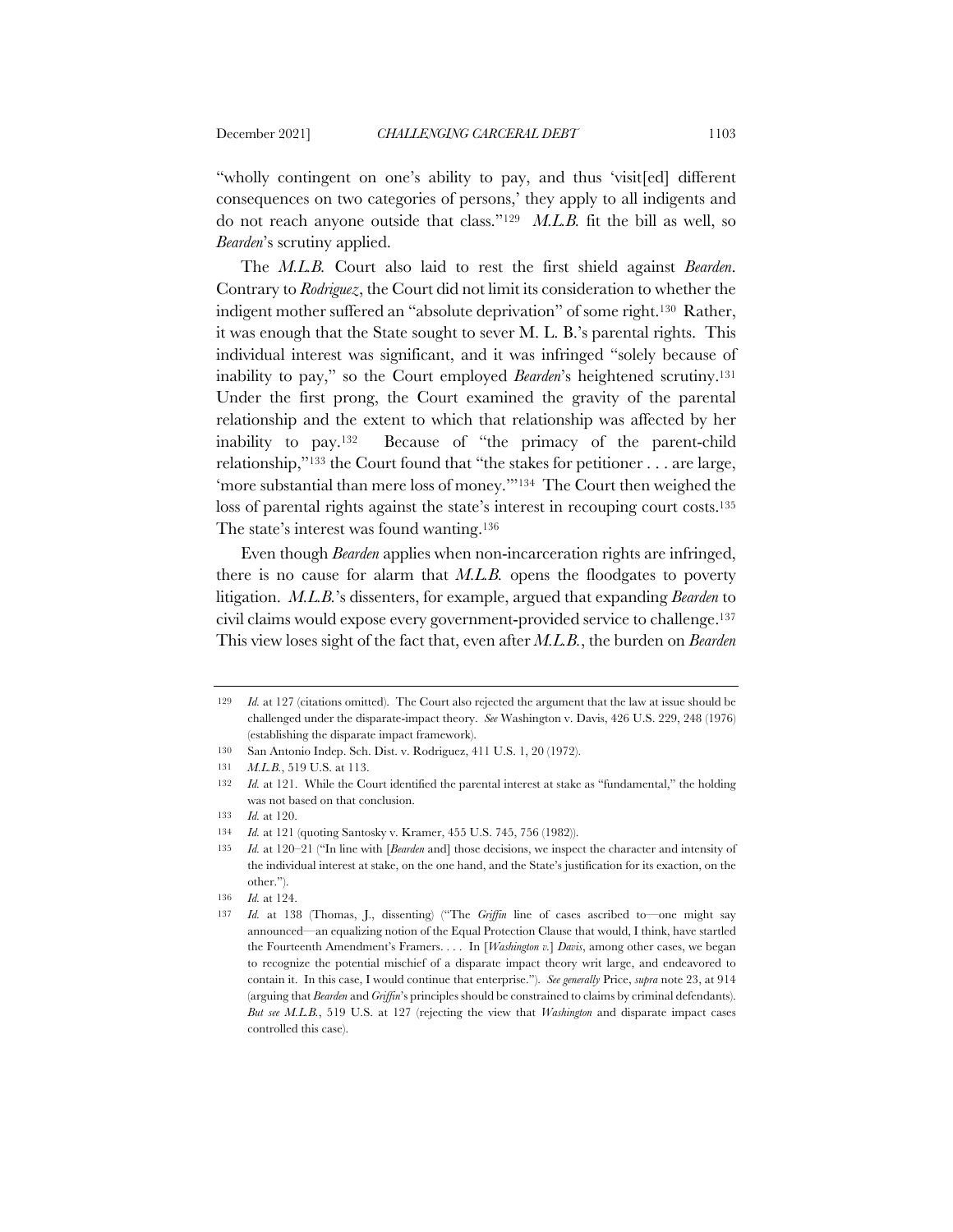challengers is high. Indigent persons challenging laws that punish the poor must still face *Bearden*'s scrutiny, which requires the interest infringed to overcome the state's interest.138 *M.L.B.* met this test because the private interest at stake "involve[d] the awesome authority of the State 'to destroy permanently all legal recognition of the parental relationship.'"139 But most "mine run civil actions" will not rise to this level.<sup>140</sup> And the individual interest is one factor among four, including the state's interest in the fee structure, the means-end rationality of the law, and the viability of any alternative fee collection means.141 It is unlikely, as one court feared, that an indigent person's "right" to reduced postage stamps will outweigh the other factors in favor of reduced postage prices for persons who are poor.142

The woman discussed in the Ferguson investigation was jailed twice for her failure to pay carceral debts.<sup>143</sup> Apparently this practice was routine.<sup>144</sup> As the Department of Justice noted, *Bearden* directly prohibits jailing the poor solely for their inability to pay.145 But *M.L.B.* clarified that *Bearden* should not be cabined to those cases where the defendant faces incarceration. Instead, *Bearden* applies whenever an individual interest is burdened due to inability to pay. If so, the law at issue must face *Bearden*'s four-factor inquiry.146

<sup>138</sup> *See M.L.B.*, 519 U.S. at 123 (finding that only where the interest potentially infringed overcomes a "rational" state interest in covering state's costs will courts grant access to transcripts or stateappointed counsel).

<sup>139</sup> *Id.* at 128 (citing Rivera v. Minnich, 483 U.S. 574, 580 (1987)). While the Court noted that the parental right, generally, is a fundamental interest, the Court did not rely on that fact to conclude that *Bearden* should apply. *See id.* (citing Lassiter v. Dep't of Soc. Services of Durham Cnty., 452 U.S. 18 (1981)); Santosky v. Kramer, 455 U.S. 745 (1982)).

<sup>140</sup> *Id.* at 127.

<sup>141</sup> Bearden v. Georgia, 461 U.S. 600, 666–67 (1983) ("[T]he issue . . . requires a careful inquiry into such factors as 'the nature of the individual interest affected, the extent to which it is affected, the rationality of the connection between legislative means and purpose, and the existence of alternative means for effectuating the purpose.'") (citing Williams v. Illinois, 399 U.S. 235, 260 (1970)) (Harlan, J., concurring).

<sup>142</sup> Walker v. City of Calhoun, 901 F.3d 1245, 1262 (11th Cir. 2018) (offering this hypothetical as a reason to refuse to apply *Bearden*).

<sup>143</sup> U.S. DEP'T OF JUST. C.R. DIV., *supra* note 1, at 4.

<sup>144</sup> *Id.* at 55 ("With extremely limited exceptions, every warrant issued by the Ferguson municipal court was issued because: 1) a person missed consecutive court appearances, or 2) a person missed a single required fine payment as part of a payment plan.").

<sup>145</sup> *Id.* at 57 (finding that the practices at issue were "directly at odds with well-established law that prohibits 'punishing a person for his poverty.'") (citing *Bearden*, 461 U.S. at 671).

<sup>146</sup> *See* Bearden, 461 U.S. at 666–67 (listing the four factors: nature of the individual interest affected, the extent to which the nature of the interest is affected, the rationality between the legislative means and purpose, and existence of alternate means to affect the purpose).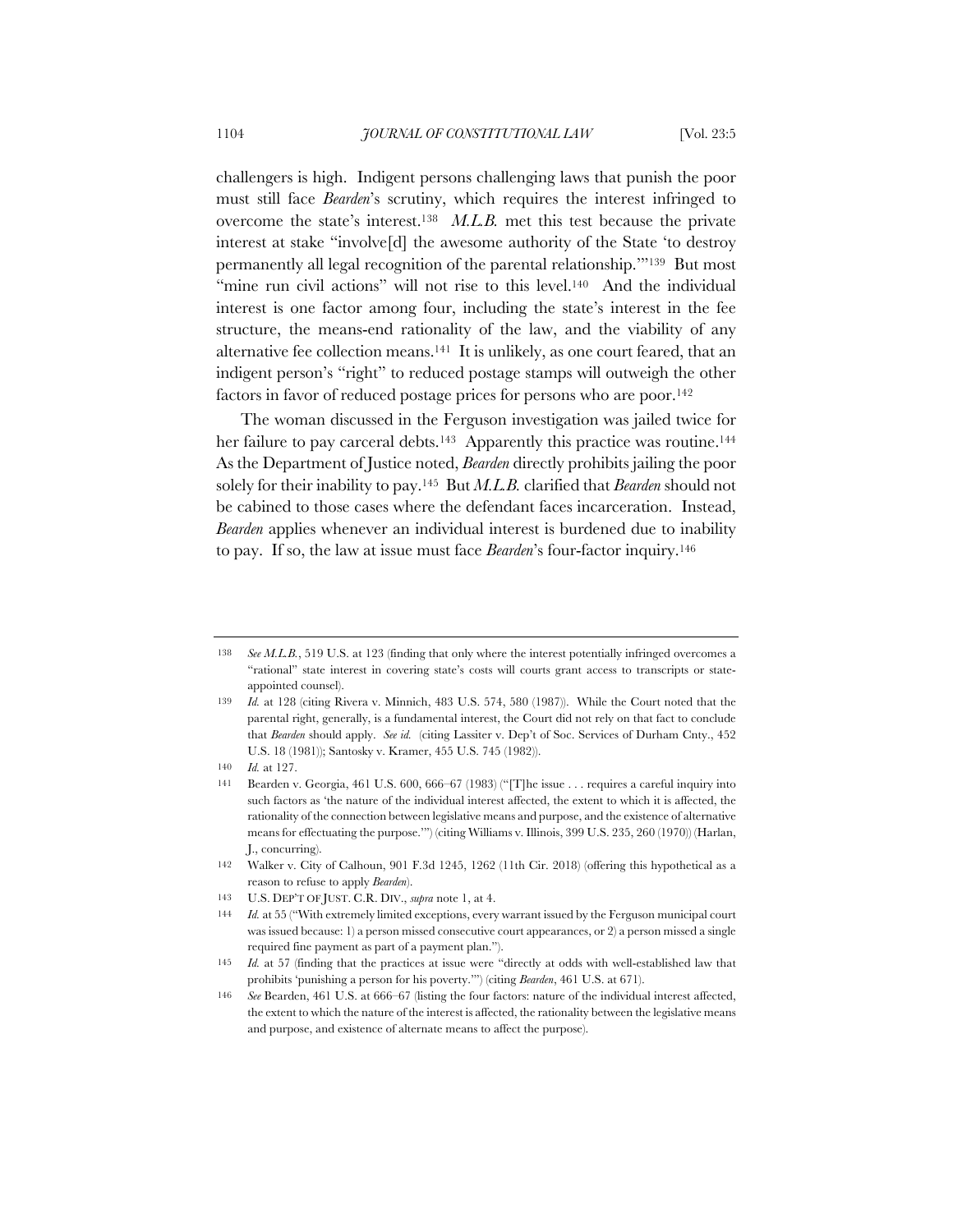#### III. THREE CARCERAL DEBT CHALLENGES AFTER *BEARDEN*

This paper now turns to several common state practices hurting the poor that are ripe for challenge under *Bearden*. To be sure, plaintiffs fight an uphill battle against "the general rule . . . that fee requirements ordinarily are examined only for rationality."<sup>147</sup> But Ferguson illustrates that many courts enforce carceral debts with the threat of incarceration—even when the underlying offense could not have led to imprisonment.148 This practice clearly violates Equal Protection and Due Process under *Bearden*. Likewise, this paper argues that the following examples fall within *Bearden*'s scope because challengers allege the violation of a significant interest solely due to inability to pay.149 These examples also fall within the categories where *M.L.B.* stated that *Bearden* should apply—access to the political process and access to judicial process in cases criminal or quasi-criminal.150 These claims should succeed under *Bearden*'s four-factor test.<sup>151</sup>

### *A. Court-Appointed Defender Fees*

Today, about 80% of state criminal defendants and 66% of federal criminal defendants require appointed counsel.152 It has been settled since *Gideon v. Wainwright* that indigent defendants deserve access to adequate legal representation.153 But barely a decade after *Gideon*, the Court curtailed this right. In *Fuller v. Oregon*, the Supreme Court found that indigent defendants could be required to repay the costs of their court appointed attorneys.154 *Fuller* should not be read overbroadly. The Court's upholding the Oregon

<sup>147</sup> M.L.B. v. S.L.J., 519 U.S. 102, 123 (1996).

<sup>148</sup> U.S. DEP'T OF JUST. C.R. DIV., *supra* note 1, at 43 ("[W]hile the municipal court does not generally deem the code violations that come before it as jail-worthy, it routinely views the failure to appear in court to remit payment to the City as jail-worthy, and commonly issues warrants to arrest individuals who have failed to make timely payment.").

<sup>149</sup> *See* Bearden, 461 U.S. at 666–67 (setting forth the four factor test for when an individual faces a burden due to an inability to pay).

<sup>150</sup> *M.L.B.*, 519 U.S. at 124.

<sup>151</sup> *See* Bearden, 461 U.S. at 666–67 ("[This] issue requires a careful inquiry into such factors as [1] 'the nature of the individual interest affected, [2] the extent to which it is affected, [3] the rationality of the connection between legislative means and purpose, and [4] the existence of alternative means for effectuating the purpose . . . .") (citing Williams v. Illinois, 399 U.S. 235, 260 (1970)) (Harlan, J., concurring)).

<sup>152</sup> Helen A. Anderson, *Penalizing Poverty: Making Criminal Defendants Pay for Their Court-Appointed Counsel Through Recoupment and Contribution*, 42 U. MICH. J.L. REFORM 323, 329 (2009).

<sup>153</sup> *See* 372 U.S. 335, 344–45 (1963) (establishing an indigent criminal defendant's right to state-funded defense at trial).

<sup>154</sup> 417 U.S. 40, 54 (1974).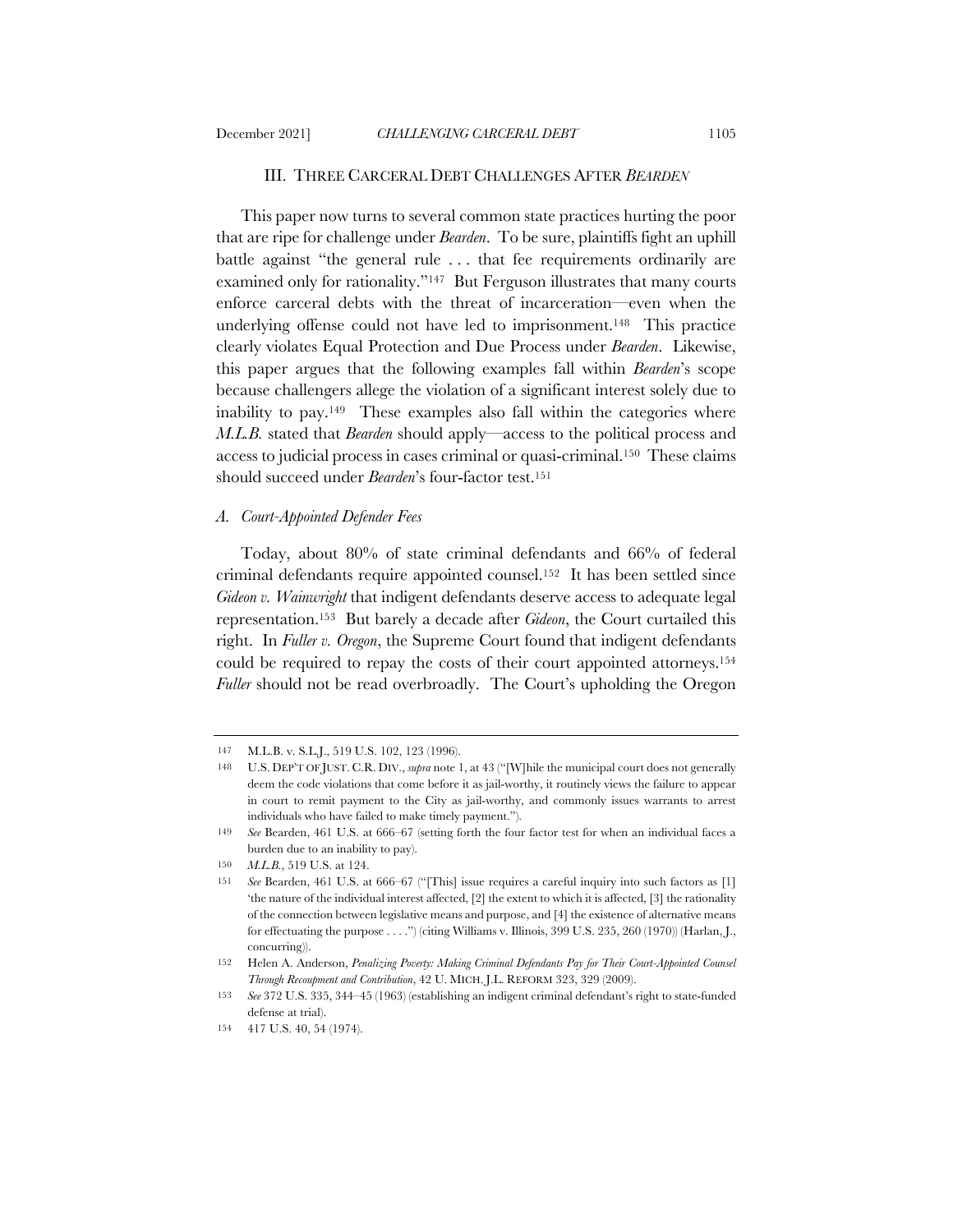law was contingent upon the law's built-in safeguards.155 The law only imposed defender fees on those who, despite being indigent at trial, later *gained means to pay*.156 The law also required the court to offer a hearing on the defendant's ability to pay his defender fees.157 A defendant could avoid the obligation to pay if the court found him unable to do so.158 And most importantly, plaintiffs did not make a *Griffin-*style Equal Protection claim, and the case predated *Bearden*.159 Thus, the Court refused to address whether the law would fall under such a challenge.160 In light of *Bearden*, *Fuller*'s holding is in serious doubt.<sup>161</sup>

Even so, many states overread *Fuller*, broadly imposing defender fees as a condition of release from parole or supervision.162 A recent study by the Brennan Center indicates that, among thirteen of the fifteen states surveyed impose defender fees163: "This practice can push defendants to waive counsel, raising constitutional questions and leading to wrongful convictions."164 Many states tailor their laws to thread the needle of Due Process and Equal Protection requirements laid out in *Bearden* and other relevant cases.165 In other states, however, defendants can be incarcerated

<sup>155</sup> *See* Anderson, *supra* note 152, at 337–38 (noting that the *Fuller* court upheld the Oregon statute because it only imposed the obligation to pay upon defendants who could meet the burden without hardship).

<sup>156</sup> Fuller, 417 U.S. at 46.

<sup>157</sup> *Id.* at 45.

<sup>158</sup> *Id.*

<sup>159</sup> *Id.* at 48 n.9.

<sup>160</sup> *Id.*

<sup>161</sup> *See* Alexander v. Johnson, 742 F.2d 117, 124 (4th Cir. 1984) (reinterpreting *Fuller*'s significance in light of *Bearden* to produce "five basic features of a constitutionally acceptable attorney's fees reimbursement program . . . .").

<sup>162</sup> *See id.* at 125. (restating the North Carolina statute's requirement that court appoint counsel fees as a condition for parole).

<sup>163</sup> BANNON ET AL*.*, *supra* note 11, at 12 ("In North Carolina, the court must order convicted defendants to pay a \$50 fee and must direct a judgment to be entered for the full value of the defense services provided, currently valued at \$75/hour for non-capital cases, plus additional fees and expenses. In Virginia, poor defendants may be charged as much as \$1,235 per count for certain felonies.").

<sup>164</sup> *Id.* at 1.

<sup>165</sup> Shortly after *Bearden*, for instance, the Fourth Circuit upheld a North Carolina scheme that conditioned parole on payment of defender fees. *Johnson*, 742 F.2d at 126. There, "[t]he interlocking statutes and court decisions that regulate" the recoupment scheme provided judges discretion to lower defender fee amounts based on inability to pay, and the parolees could appeal the determination of whether they were indigent for purposes of repayment. *Id.* at 125–26.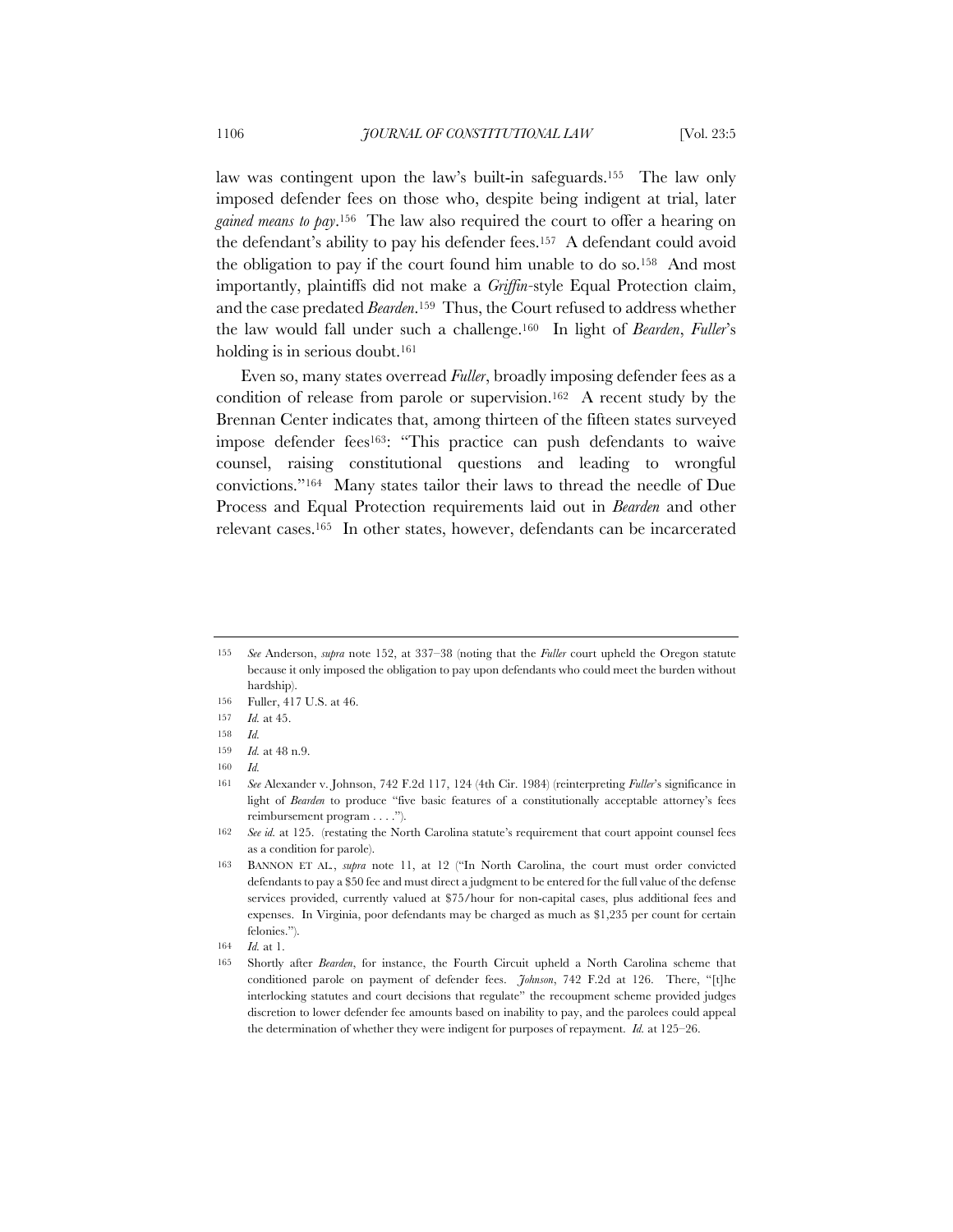simply for inability to pay for their court-appointed attorney, perpetuating modern "debtors' prisons."166

Those courts upholding the practice of imposing defender fees have allowed *Fuller* to swallow the rule established in the *Bearden* cases.167 Today, defender fee laws in most states lack the protections for indigent defendants present in *Fuller.* In three out of fifteen states surveyed, the Brennan Center exposed that defender fees are *mandatory* by statute, with no possibility of waiver.<sup>168</sup> These states cannot hide behind *Fuller*, which permits only nonmandatory defender fees that consider ability to pay.169 And even in those jurisdictions that do consider ability to pay before imposing defender fees, there is still little "rationality of . . . connection between legislative means and purpose."170 Studies reveal that recoupment schemes do not achieve their goal; counties expend great resources to try to recover these debts and the collection rate is—unsurprisingly—very low.171 A state's overspending on the unlikely chance that they may recover defender fees is not rational.172

Laws making the failure to pay defender fees punishable by incarceration fare even worse under *Bearden*. Jailing poor defendants for their inability to pay defender fees directly parallels the harm in *Bearden*; the state has "impos[ed] a fine as a sentence and then automatically conver[ted] it into a jail term."173 These laws must face *Bearden*'s heightened scrutiny.174 Under

<sup>166</sup> *See* NAT'L TASK FORCE ON FINES, FEES AND BAIL PRACTICES, *supra* note 93, at 7 (finding that courts should not sentence defendants to prison for their inability to pay court fees in absence of a hearing and a justified situation); Lauren Sudeall Lucas, *Reclaiming Equality to Reframe Indigent Defense Reform*, 97 MINN. L. REV. 1197, 1198 (2013) (arguing that there exists a two-tiered justice system based upon income level and inadequate access to legal counsel perpetuates this phenomena).

<sup>167</sup> *E.g.*, State v. Albert, 899 P.2d 103, 109 (Alaska 1995) (upholding law authorizing judgment to collect attorney fees without determination of ability to pay because "we conclude that *James* and *Fuller* do not require a prior determination of ability to pay in a recoupment system which treats recoupment judgment debtors like other civil judgment debtors . . . .").

<sup>168</sup> *See* Bannon, *supra* note 11, at 12 (pointing to Florida, North Carolina, and Virginia).

<sup>169</sup> Fuller v. Oregon, 417 U.S. 40, 54 (1974).

<sup>170</sup> Bearden v. Georgia, 461 U.S. 600, 667 (1983).

<sup>171</sup> *See* Anderson, *supra* note 152, at 332 ("A 1984 Justice Department study revealed that less than 10 percent of recoupment orders were collected. Furthermore, a 1986 study showed that while it is possible for revenues to exceed costs in a tightly run and carefully administered recoupment program, in most instances recoupment programs were not cost-effective.").

<sup>172</sup> *See id.* ("The recoupment program reviewed by the Supreme Court in a 1972 case spent \$400,000 collecting \$17,000 over two years.").

<sup>173</sup> Bearden, 461 U.S. at 667 (citations omitted).

<sup>174</sup> Challengers could also argue for strict scrutiny, since a fundamental right is at stake, but this type of claim is beyond the scope of this paper. *See* San Antonio Indep. Sch. Dist. v. Rodriguez, 411 U.S. 1, 16 (1973) ("[The law at issue] could not withstand the strict judicial scrutiny that this Court has found appropriate in reviewing legislative judgments that interfere with fundamental constitutional rights or that involve suspect classifications.") (citations omitted).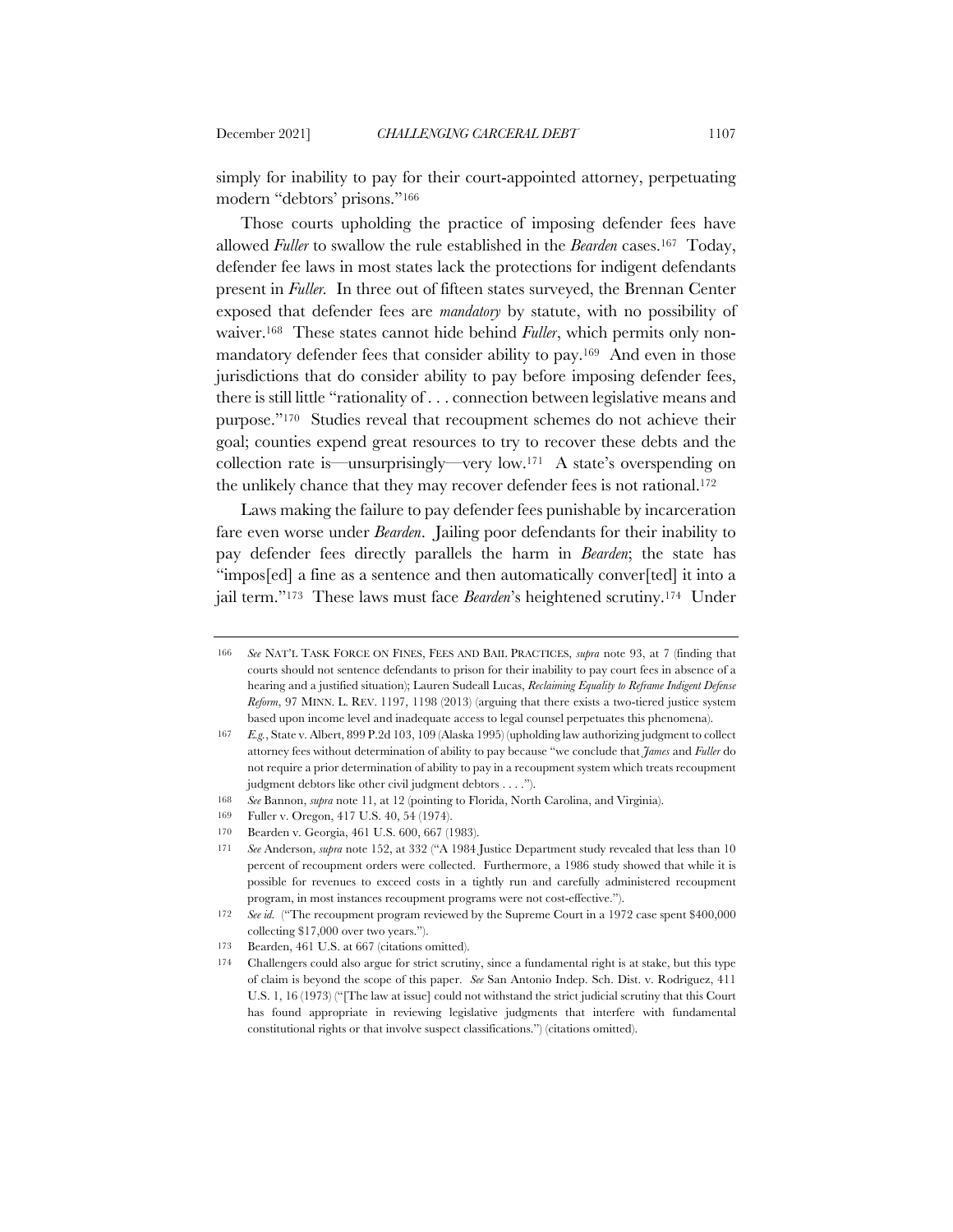this scrutiny, the state's interest in recouping defender fees is insubstantial compared to a defendant's freedom from incarceration.175 This is to say nothing of the alternative punishment and collection methods available to the state. And other states try an end-run on *Fuller* by assessing ability to pay only after defendants challenge their defender fee debts—a post-deprivation hearing.176 But the law in *Fuller* was upheld only because it required a predeprivation hearing that assessed ability pay before imposing the fee. Absent such a finding, states cannot claim that their interest in imposing defender fees outweighs the penalties that criminal defendants face. Thus, they fail *Bearden*'s heightened scrutiny*.*

## *B. Bail and Pretrial Detention*

The second practice that should end under *Bearden* is the imposition of fixed-sum bail. Nearly two thirds of all inmates in county jails are defendants awaiting trial.177 The majority of these inmates are indigent, non-felony offenders.178 One solution to the unmanageable growth of pretrial detention population numbers is to directly reduce the number of pretrial detainees. New Jersey179 and New York,180 for example, both recently passed laws

<sup>175</sup> In *Bearden*, the Court addressed criminal fines whose purpose was punishment. As such, the Court felt that there may be circumstances where revoking probation is justified because "alternative measures are not adequate to meet the State's interests in punishment and deterrence . . . ." Bearden, 461 U.S. at 672. This is not the case for defender fees, where the fee's only purpose is recouping state funds. *See also* James v. Strange, 407 U.S. 128, 139 (1972) ("If acquitted, the indigent finds himself obligated to repay the State for a service the need for which resulted from the State's prosecution.").

<sup>176</sup> Anderson, *supra* note 152, at 345 ("In Washington, fees for appointed counsel on appeal automatically become part of the judgment and sentence against the defendant if the defendant does not object to the state's cost bill. Even if the defendant objects, no pre-imposition determination of ability to pay is required . . . .") (citation omitted).

<sup>177</sup> Eric Holder, Attorney General of the United States, U.S. Dep't of Just., Speech at the National Symposium on Pretrial Justice (June 1, 2011), https://www.justice.gov/opa/speech/attorneygeneral-eric-holder-speaks-national-symposium-pretrial-justice [https://perma.cc/TB5N-Q4DV].

<sup>178</sup> *Id.*

<sup>179</sup> *See* Nicholas Pugliese, *Did NJ Bail Reform Cause a Surge in Crime? Court Analysis Says No*, NORTHJERSEY.COM (Apr. 2, 2019, 5:20 PM), https://www.northjersey.com/story/news/newjersey/2019/04/02/nj-bail-reform-no-crime-surge-pretrial-release/3336423002/ [https://perma.cc/N853-Z85J] (outlining the New Jersey law that allows judges to make individual risk assessments of defendants before deciding to release them on bail and noting that the law has not caused a spike in crime and has decreased the racial disparity in New Jersey jails).

<sup>180</sup> New York's law went into effect in January 2020, producing a 30% decrease in New York City's jail population. MICHAEL REMPEL & KRYSTAL RODRIGUEZ, CTR. FOR CT. INNOVATION, BAIL REFORM REVISITED: THE IMPACT OF NEW YORK'S AMENDED BAIL LAW ON PRETRIAL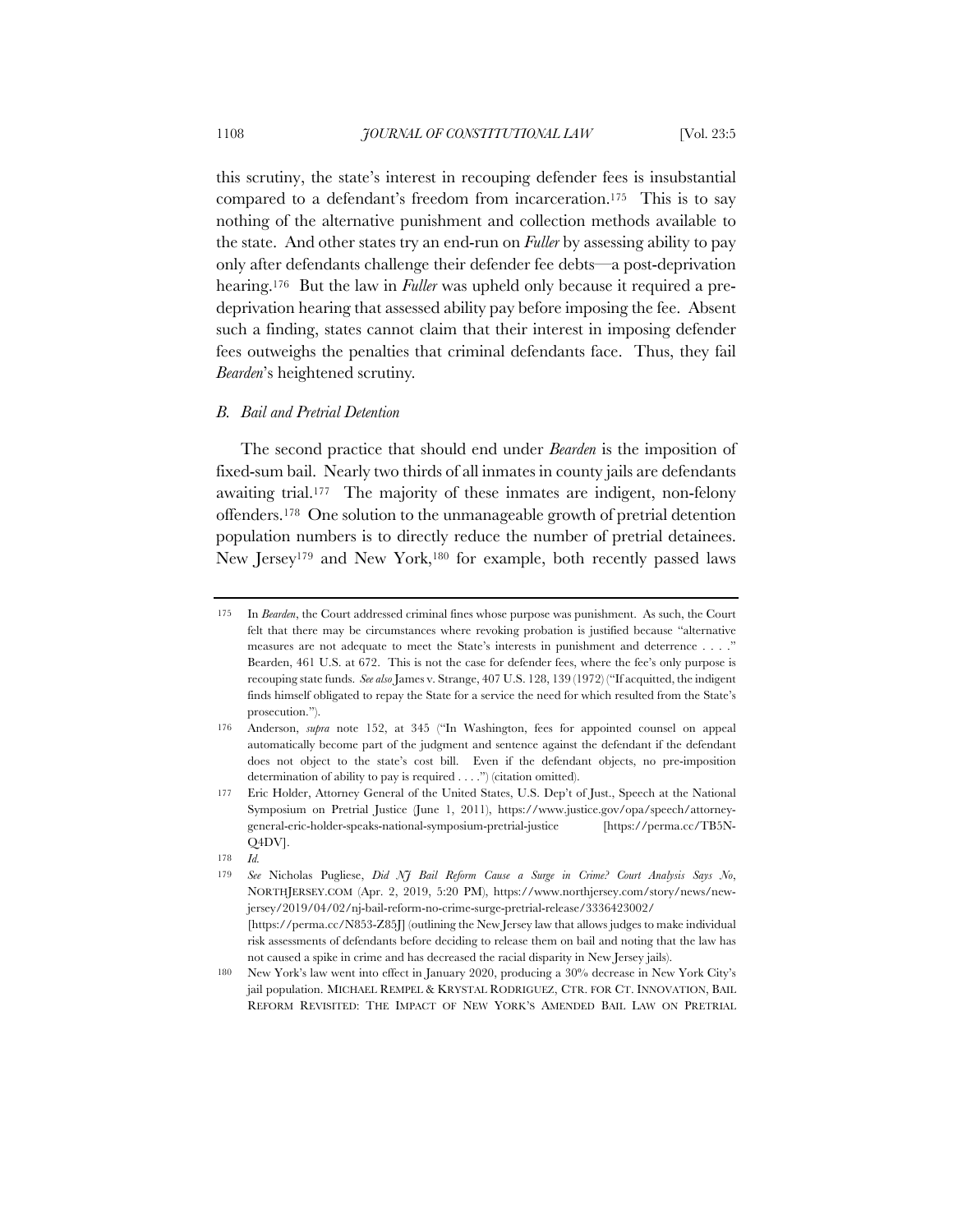preventing pretrial detention for almost anyone charged with a misdemeanor or nonviolent felony. These measures have reduced the state costs of pretrial detention, with no measured increase in crime rates.181 The United States Attorney General's office proposed a more modest reform: eliminate "fixedsum" bail.<sup>182</sup> Fixed sum bail is the practice of automatically assigning bail rates based on the charged offense.183 The Attorney General's proposed system would consider the charged offense alongside two other factors: the danger that the accused poses to society and the risk that they may flee before trial. In this regard, bail rates would not be "fixed." Recent litigation has taken up the battle against fixed-sum bail.184

Fixed-sum bail challenges rely on *Griffin* and its progeny as well as *Pugh v. Rainwater*,185 a critical Fifth Circuit opinion. In *Pugh*, Florida plaintiffs challenged their pretrial detention based on their inability to pay money bail.186 Drawing on *Griffin*, *Williams*, and *Tate*,187 the panel subjected the bail scheme to strict scrutiny and found "a presumption against money bail and

182 *See* Brief for the United States as Amicus Curiae at 9, Varden v. City of Clanton, No. 2:15-cv34– MHT-WC, 2015 WL 5387219 (M.D. Ala. Sept. 14, 2015) (No. 26), at 1 (arguing that any bail scheme that madness pre-fixed amount payments for different offenses to gain pre-trial release is unconstitutional and bad public policy).

DETENTION 1 (May 2020), https://www.courtinnovation.org/sites/default/files/media/document/2020/bail\_reform\_revisit ed\_05272020.pdf [https://perma.cc/NN36-PM4T].

<sup>181</sup> GLENN A. GRANT, ACTING ADMINISTRATIVE DIRECTOR OF THE COURTS, 2018 REPORT TO THE GOVERNOR AND THE LEGISLATURE 5 (Apr. 2019), https://njcourts.gov/courts/assets/criminal/2018cjrannual.pdf?c=taP [https://perma.cc/8V3N-DK52] ("Notably, in 2014, 12.7 percent of defendants were charged with a new indictable crime while on pretrial release, a number that remained consistently low, 13.7 percent, in 2017."); PRETRIAL JUST. INST., PRETRIAL JUSTICE: HOW MUCH DOES IT COST? 1 (Jan. 2017) https://university.pretrial.org/HigherLogic/System/DownloadDocumentFile.ashx?DocumentFil eKey=c2f50513-2f9d-2719-c990-a1e991a57303&forceDialog=0 [https://perma.cc/6VRB-UZBM] ("Each day someone is in jail, the price of his or her food, medical care, and security (excluding fixed building expenses) may be conservatively estimated at \$85 a day."). Data regarding criminal acts committed by those not under pretrial detention under the new law in New York is still being gathered. REMPEL & RODRIGUEZ, *supra* note 180, at 1 (noting that the bill had been passed one month before the report was published and in the middle of the COVID-19 pandemic).

<sup>183</sup> *Id.*

<sup>184</sup> *See* EQUAL JUST. UNDER L., *Ending American Money Bail*, https://equaljusticeunderlaw.org/moneybail-1 [https://perma.cc/QY9M-CFC2] (last visited Feb. 8, 2020) (finding that bail amounts are significant of wealth status, not necessarily depending on flight risk or danger to society); Anna Claire Vollers, *Too Poor to Make Bail: Alabama Forced to Reform "Two-Tiered" Jail System*, AL.COM (Oct. 11, 2017), https://www.al.com/news/2017/10/too\_poor\_to\_make\_bail\_alabama.html [https://perma.cc/6NYZ-C2LQ] (detailing a lawsuit dismantling Alabama's practice of assigning bail by fixed schedule in seventy-five counties).

<sup>185</sup> 557 F.2d 1189 (5th Cir. 1977), *vacated en banc on other grounds,* 572 F.2d 1053 (5th Cir. 1978).

<sup>186</sup> Pugh, 557 F.2d at 1190.

<sup>187</sup> *Id.* at 1196–97.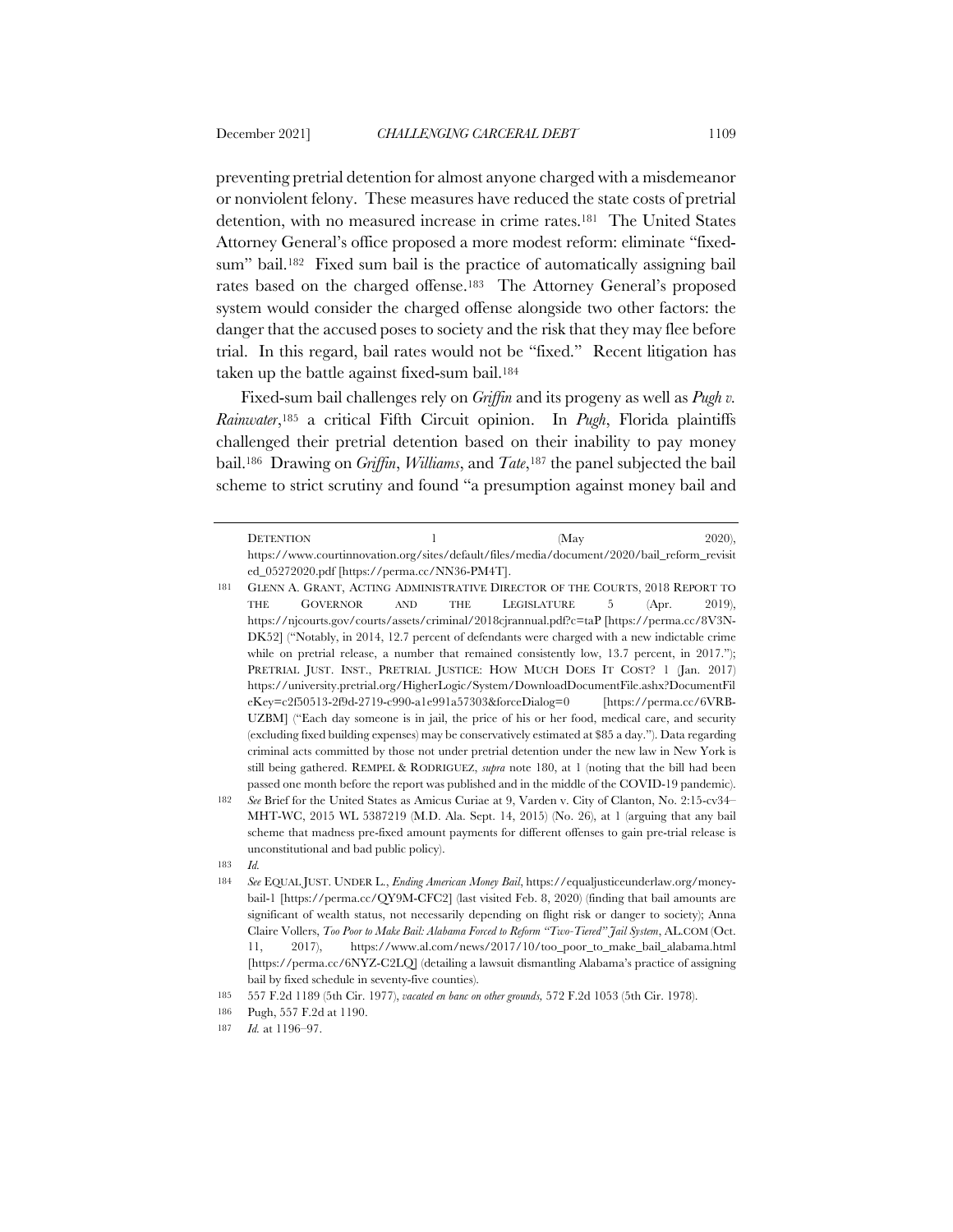in favor of those forms of release which do not condition pretrial freedom on an ability to pay."188 During the pendency of appeal, Florida changed its law to include an indigency determination in the first 48 hours of detention, so the case was vacated as moot.189 But in the decision to moot the prior holding, the en banc court approved of the prior panel's rationale.<sup>190</sup> Challengers today can draw on *Pugh* for the principle that, at the very least, a court must consider the accused's ability to pay within the first 48 hours of detention.

There is now a circuit split in resolving these challenges. The Eleventh Circuit, for example, recently refused to apply *Bearden*'s heightened scrutiny to fixed bail schemes. In *Walker v. City of Calhoun, Georgia*,191 the court upheld a law imposing fixed bail rates because the law provided a hearing on ability to pay within the first 48 hours of pretrial confinement, if defendants requested it.192 The court admitted that *Pugh* and *Bearden* were the guiding cases193 but made three crucial mistakes in applying them. First, the court assumed that *Bearden* merely "synthesized" the case law for indigent defendants,194 rather than announcing a new test that laws musts face when they criminalize poverty.195 Second, relying on *Rodriguez*'s limiting language, the court incorrectly split hairs over the deprivation at issue: "Under the Standing Bail Order, Walker and other indigents suffer no 'absolute deprivation' of the benefit they seek, namely pretrial release. Rather, they must merely wait some appropriate amount of time to receive the same

<sup>188</sup> *Id.* at 1202.

<sup>189</sup> Pugh v. Rainwater, 572 F.2d 1053 (5th Cir. 1978). This is a common practice; when litigants challenge a local bail policy, the city will amend the policy immediately after the case's filing. This limits the amount of published case law on the issue. *E.g.*, Jones v. City of Clanton, No. 2:15cv34– MHT (WO), 2015 WL 5387219 at \*4, \*12 (M.D. Ala. Sept. 14, 2015) (dismissing the case following the city's amended policy, but reiterating that "the use of a secured bail schedule to detain a person after arrest, without an individualized hearing regarding the person's indigence and the need for bail or alternatives to bail, violates the Due Process Clause of the Fourteenth Amendment.").

<sup>190</sup> Pugh, 572 F.2d at 1056 (announcing "[a]t the outset" that the court "accept[ed] the principle that imprisonment solely because of indigent status is invidious discrimination and not constitutionally permissible.").

<sup>191</sup> 901 F.3d 1245 (11th Cir. 2018).

<sup>192</sup> *Id.* at 1266.

<sup>193</sup> *Id.* at 1265 ("Thus the district court was correct to apply the *Bearden*/*Rainwater* style of analysis for cases in which '[d]ue process and equal protection principles converge.'").

<sup>194</sup> *Id.* at 1259.

<sup>195</sup> The court also addressed *M.L.B.*, but only in passing, and quoting a passage from the opinion that countered an unrelated point: whether the claim was one of disparate impact and should fall subject to the rule announced in Washington v. Davis. A deeper treatment of *M.L.B.* would reveal the breadth of cases to which *Bearden* applies, countering the court's overuse of the *Rodriguez* limiting principle, as discussed in the next paragraph.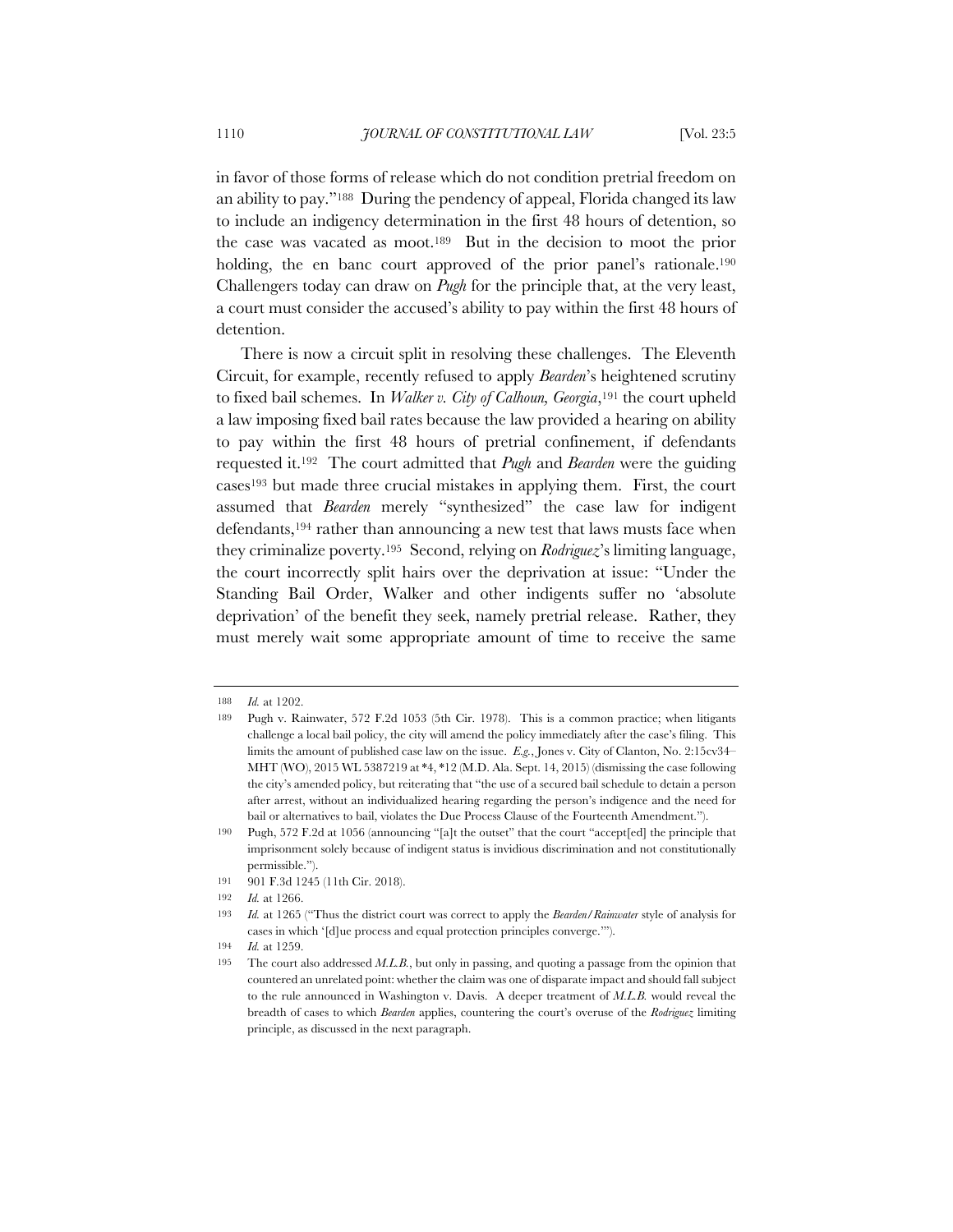benefit as the more affluent."196 By this logic, the Supreme Court similarly could have found that Bearden was not "absolutely deprived" of his personal liberty while he was incarcerated for inability to pay probation costs; he was merely locked up for an additional "appropriate amount of time." The Supreme Court did not adopt this view, so *Rodriguez* should not be read to advance it.

Finally, the *Walker* court misunderstood the convergence of Due Process and Equal Protection in the *Bearden* cases.197 In the same breath, the court cited *Bearden*'s four-factor scrutiny, then said, "We take *Bearden*'s quotation of Justice Harlan's *Williams* concurrence as a sign that the *Bearden* court shared his assessment that these kinds of questions should be evaluated along something akin to a traditional due process rubric."<sup>198</sup> The Court then applied *Mathews v. Eldridge*'s procedural due process analysis.199 It is interpretive gymnastics to read a later case (here, *Bearden*), citing an earlier case (*Williams*), as silently advancing a theory espoused by a single Justice in the earlier case over and against what the later case plainly states.200 Further, *Bearden* never cited to nor relied on *Mathews*. That *Bearden*'s test may resemble due process analysis does not mean it should be replaced by *Mathew*'s more general due process test. *Bearden*, not *Mathews*, provides the appropriate framework for review for laws that target the poor. Even so, the Eleventh Circuit addressed the law under "something akin to procedural due process" alone.201 The court admitted its motivation for doing so; "the courts would be flooded with litigation" under *Bearden*, including indigent postal customers asserting a right to free express postage.202 Equating one's right to pretrial liberty with another's desire to get discounted postage both is callous and overstates the floodgates argument. *Bearden*'s four-factor scrutiny will insulate "the mine run of cases" plaintiffs may bring.203 Only when a significant right

<sup>196</sup> *Id.* at 1261.

<sup>197</sup> *Id.* at 1264. The dissent correctly pointed out the intersection of harms when the right to freedom is deprived based on inability to pay. *Id.* at 1278, n.8 (Martin, C.J., concurring in part and dissenting in part).

<sup>198</sup> *Id.* at 1265. This view is unprecedented and unsupported by the scholarly literature.

<sup>199</sup> *Id.*; Mathews v. Eldridge, 424 U.S. 319 (1976).

<sup>200</sup> *See Bearden*, 461 U.S. at 665 ("Most decisions in this area have rested on an equal protection framework, although Justice Harlan in particular has insisted that a due process approach more accurately captures the competing concerns. . . . [W]e generally analyze the fairness of relations between the criminal defendant and the State under the Due Process Clause, while we approach the question whether the State has invidiously denied one class of defendants a substantial benefit available to another class of defendants under the Equal Protection Clause.").

<sup>201</sup> *Walker*, 901 F.3d at 1265.

<sup>202</sup> *Id.* at 1262.

<sup>203</sup> *M.L.B.*, 519 U.S. at 123.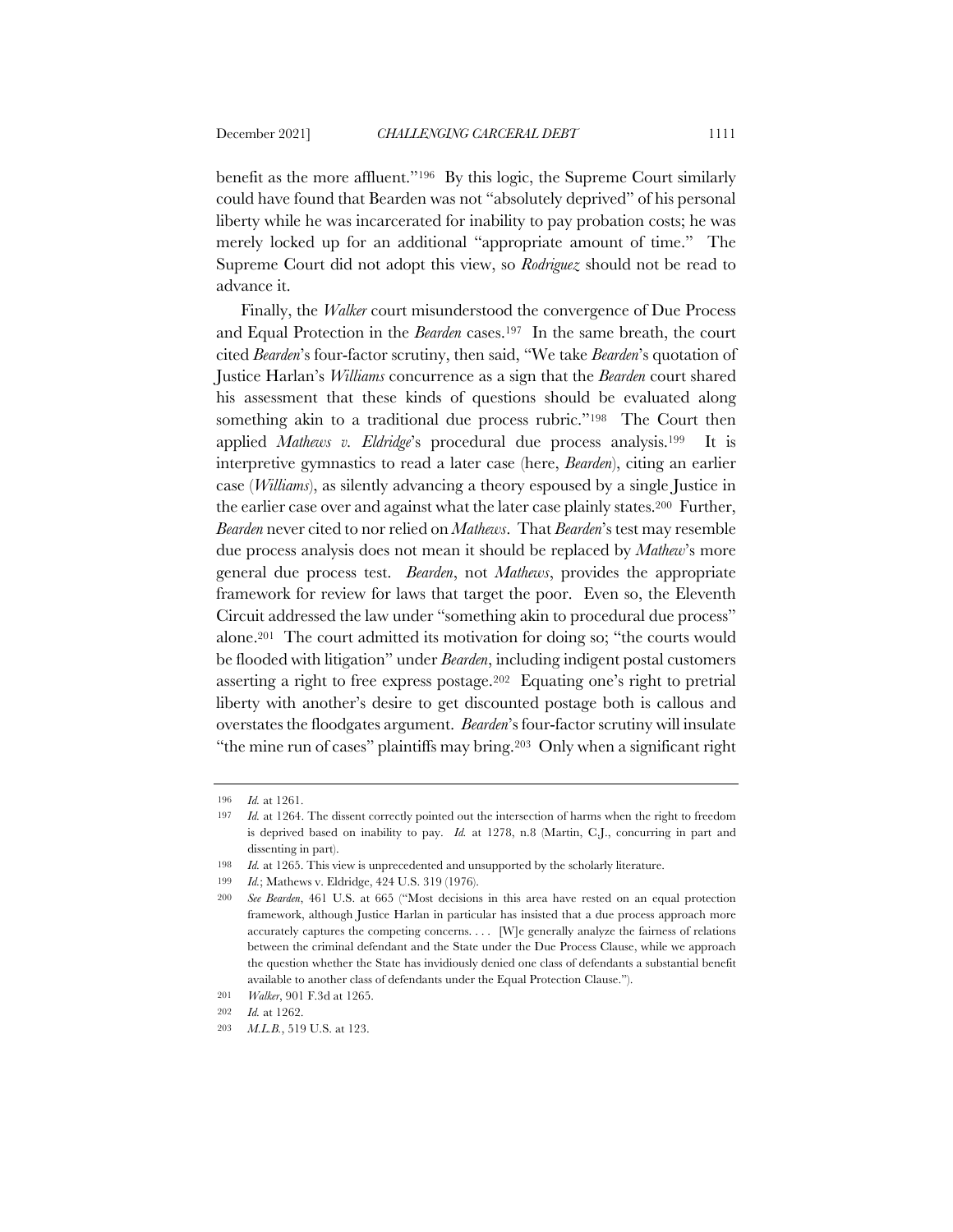is at stake (here, conditional liberty) and the means-end rationality is particularly weak are laws at risk of being struck down under *Bearden*.

The same year that *Walker* came down, the Fifth Circuit correctly applied *Bearden* to affirm a preliminary injunction against a fixed-sum bail program in Texas.204 Relying on the same precedent as *Walker*, the court found in *O'Donnell*:

Both aspects of the *Rodriguez* analysis apply here: indigent misdemeanor arrestees are unable to pay secured bail, and, as a result, sustain an absolute deprivation of their most basic liberty interests—freedom from incarceration. Moreover, this case presents the same basic injustice: poor arrestees in Harris County are incarcerated where similarly situated wealthy arrestees are not, solely because the indigent cannot afford to pay a secured bond. Heightened scrutiny of the County's policy is appropriate.205

The Fifth Circuit subjected the law to *Bearden*'s factors and it was found wanting. The court found the first two factors to weigh solidly for the plaintiff, considering the "most basic liberty interest" at stake.206 The court also found no means-end rationality of the law, based on "empirical data and studies [finding] that the County had failed to establish any 'link between financial conditions of release and appearance at trial or law-abiding behavior before trial.""207 Further, the court found persuasive other studies showing that "the imposition of secured bail might *increase* the likelihood of unlawful behavior."208 Thus, the preliminary injunction against the law stood. Later courts should follow the model of *O'Donnell*, rather than *Walker*  because it rightly applies *Bearden*, the commanding authority over these laws.

#### *C. Felon Disenfranchisement*

The third practice that should fall under *Bearden* is payment-contingent felon re-enfranchisement. The Supreme Court has long held that the right

<sup>204</sup> O'Donnell v. Harris County, 892 F.3d 147 (5th Cir. 2018).

<sup>205</sup> *Id.* at 162.

<sup>206</sup> *Id.*; *see Bearden*, 461 U.S. at 666–67 ("[This issue] requires a careful inquiry into such factors as '[1] the nature of the individual interest affected, [2] the extent to which it is affected, [3] the rationality of the connection between legislative means and purpose, and [4] the existence of alternative means for effectuating the purpose.'").

<sup>207</sup> *O'Donnell*, 892 F.3d at 162.

<sup>208</sup> *Id.* (citing Paul Heaton et al., *The Downstream Consequences of Misdemeanor Pretrial Detention*, 69 STAN. L. REV. 711, 786–87 (2017)). *See also* ACLU, *supra* note 13 (noting that setting bail without regard to one's ability to pay may incentivize criminal behavior to pay bail costs); Cammett, *supra* note 9, at 383.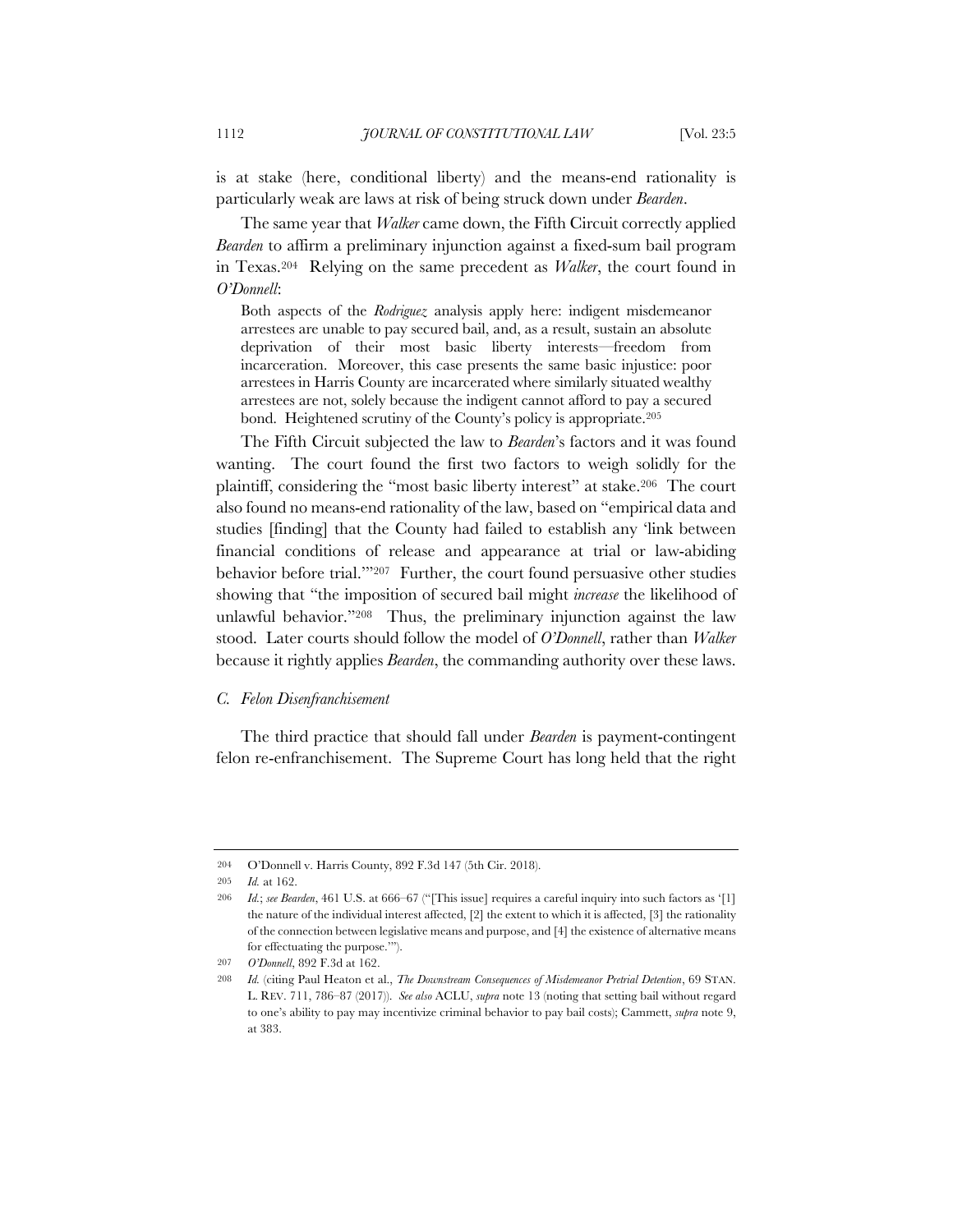to vote is "the essence of a democratic society."209 Still, the Fourteenth Amendment specifically permits denial of the right to vote due to "participation in rebellion, or other crime."<sup>210</sup> Today, those convicted of felonies in all states except two lose their right to vote.211 The Supreme Court affirmed this practice in *Richardson v. Ramirez*, by upholding a California law that completely barred all felons from re-gaining the right to vote.212 Even so, some states have tried to re-enfranchise former felons through legislation. In 2018, Florida voters approved a constitutional amendment that automatically restored the right to vote to the state's 1.4 million felons who had served their time.<sup>213</sup> But four months later, the Florida Legislature passed a contrary bill requiring complete payment of carceral debts before restoring voting rights.214 This is a common practice today; rather than deny re-enfranchisement altogether, many states condition voting restoration on the complete payment of carceral debts.215

- 210 U.S. CONST. amend XIV, § 2.
- 211 Cammett, *supra* note 9, at 350–51.
- 212 418 U.S. 24 (1974). *Richardson*'s Fourteenth Amendment holding is beyond the scope of this paper, but it rested on the tension between the fundamental nature of the right to vote and the provision in clause two of the Fourteenth Amendment that the right could be curtailed for criminals. *Id.* at 55 ("Section 1 [of the Fourteenth Amendment], in dealing with voting rights as it does, could not have been meant to bar outright a form of disenfranchisement which was expressly exempted from the less drastic sanction of reduced representation which Section 2 imposed for other forms of disenfranchisement.").
- 213 BRENNAN CTR. FOR JUST., *Voting Rights Restoration Efforts in Florida* (May 31, 2019), https://www.brennancenter.org/our-work/research-reports/voting-rights-restoration-effortsflorida [https://perma.cc/XL6B-9BNJ]. Before this change, the Florida constitution permanently disenfranchised citizens, granting only the governor the authority to restore voting rights. In his first five years in office, Governor Rick Scott restored rights to fewer than 2,000 Floridians.

215 *E.g.*, ALA. CODE § 15-22-36.1(a), (g) (2012) (stating that a person convicted of a crime who applies for certificate of eligibility to register to vote must pay all fines, court costs, fees, and victim restitution; persons convicted of certain crimes are not eligible to apply for certificate of eligibility to register to vote); ARK. CONST. amend.  $51$ ,  $\S$   $11(d)(2)(A)$  (requiring payment of probation fees, court costs, fines, and restitution); KY. REV. STAT. ANN. § 196.045(2)(c) (2012) (requiring full payment of restitution). Scholars also argue that these laws produce racially disproportionate effects. *See* Pamela S. Karlan, *Convictions and Doubts: Retribution, Representation, and the Debate Over Felon Disenfranchisement*, 56 STAN. L. REV. 1147, 1156 (2004) ("Virtually every contemporary discussion of criminal disenfranchisement in the United States begins by noting the sheer magnitude of the exclusion, and its racial salience.").

<sup>209</sup> Reynolds v. Sims, 377 U.S. 533, 555 (1964) ("The right to vote freely for the candidate of one's choice is of the essence of a democratic society, and any restrictions on that right strike at the heart of representative government."); *see also Harper*, 383 U.S. at 670 ("[W]ealth or fee paying has, in our view, no relation to voting qualifications; the right to vote is too precious, too fundamental to be so burdened or conditioned.").

<sup>214</sup> *Id*.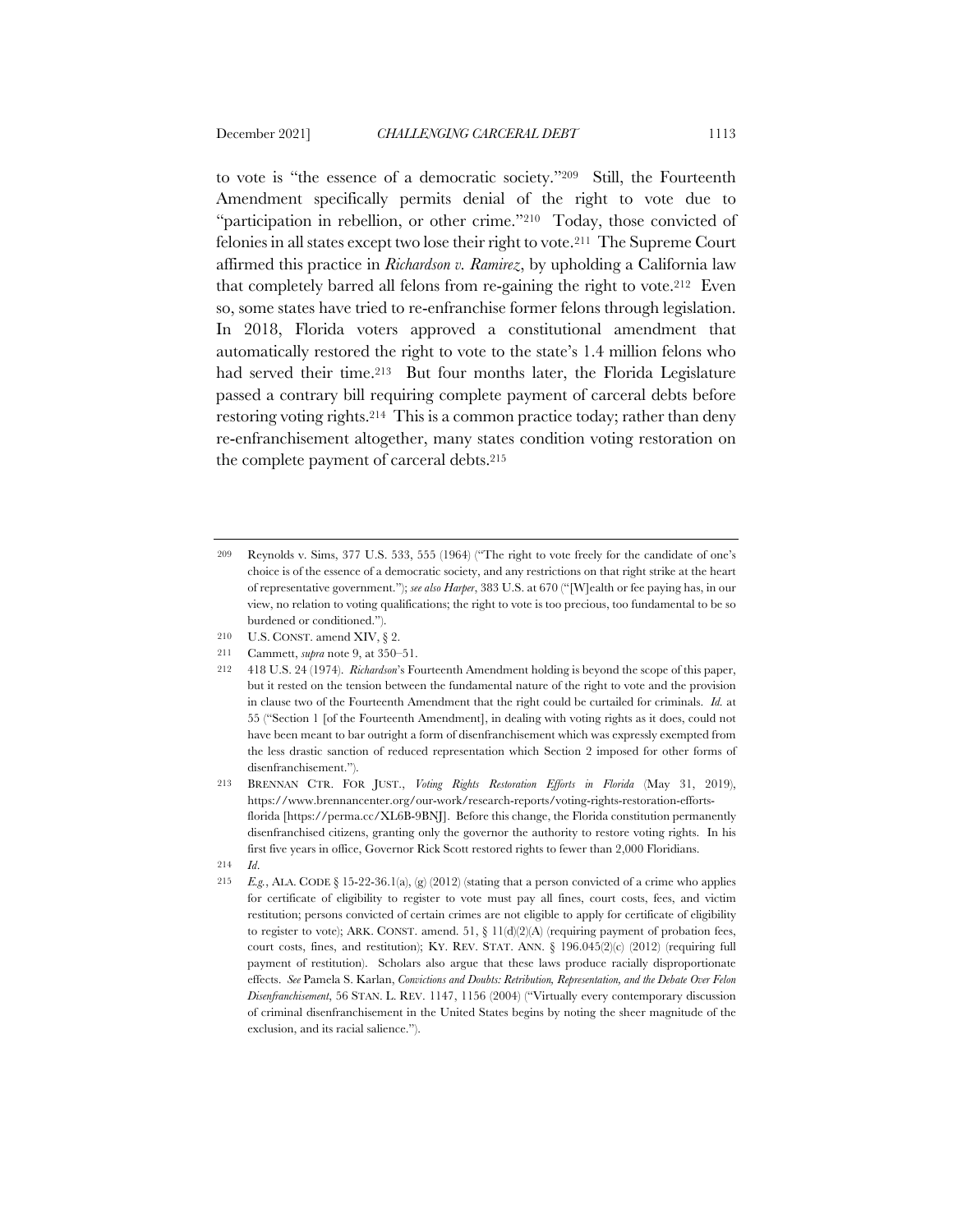These pay-to-vote laws run headlong into *Harper v. Virginia State Board of Elections*.216 In that case, the Supreme Court struck down a poll tax, requiring voters to pay to register to vote.<sup>217</sup> The Court stated, "[w]ealth, like race, creed, or color, is not germane to one's ability to participate intelligently in the electoral process. Lines drawn on the basis of wealth or property, like those of race, are traditionally disfavored."218 Supporting this finding was the Court's conclusion that the right to vote is a "fundamental matter in a free and democratic society."219

There are two alternative methods for challenging these laws. The first is a traditional Equal Protection challenge based on the fundamental right at stake. *Harper* made clear that the right to vote is fundamental, and infringing fundamental rights typically triggers strict scrutiny under the Equal Protection Clause alone.220 This claim does not require relying on *Bearden* at all.221

More relevant here, pay-to-vote laws are also subject to challenge under *Bearden*, for those ex-felons who cannot afford to pay off their carceral debts. *M.L.B.* stated outright that laws placing a price tag on the right to vote trigger *Bearden*'s heightened scrutiny.222 Even *Rodriguez—*which limited wealthbased Equal Protection claims—stated, "The Court has long afforded zealous protection against unjustifiable governmental interference with the individual's rights to speak and to vote."223 Some states have tried to legislate around *Bearden*. Florida's new law, for example, defines the payment of carceral debts as part of a felon's "term of sentence."224 In so doing, the law

<sup>216</sup> *Harper*, 383 U.S. at 667.

<sup>217</sup> *Id.*

<sup>218</sup> *Id.* at 668 (citing *Griffin*, 351 U.S. at 17 and Korematsu v. United States, 323 U.S. 214, 216 (1944)).

<sup>219</sup> *Id.* at 667 (quoting *Reynolds*, 377 U.S. at 561–562)

<sup>220</sup> *M.L.B.*, 519 U.S. at 115–16; *see also Rodriguez*, 411 U.S. at 16 ("[The law at issue] could not withstand the strict judicial scrutiny that this Court has found appropriate in reviewing legislative judgments that interfere with fundamental constitutional rights or that involve suspect classifications.").

<sup>221</sup> Some scholars have also advanced the view that these laws are subject to a disparate impact challenge, since over-policing produces disproportionate conviction and felony rates among minority communities. *See*, Karlan, *supra* note 215, at 1164 ("The felon disenfranchisement cases offer an attractive vehicle for courts to express their concern with the staggering burdens the war on drugs and significantly disparate incarceration rates have imposed on the minority community.")

<sup>222</sup> *M.L.B.*, 519 U.S. at 105 ("The basic right to participate in political processes as voters and candidates cannot be limited to those who can pay for a license.").

<sup>223</sup> *Rodriguez*, 411 U.S. at 36.

<sup>224</sup> BRENNAN CTR. FOR JUST., *supra* note 213. This is a common tactic for states to try to bypass *Bearden*. *See also* Harvey v. Brewer, 605 F.3d 1067, 1079 (9th Cir. 2010) ("We have little trouble concluding that Arizona has a rational basis for restoring voting rights only to those felons who have completed the terms of their sentences, which includes the payment of any fines or restitution orders."); Madison v. State, 163 P.3d 757, 771 (Wash. 2007) (upholding a similar law).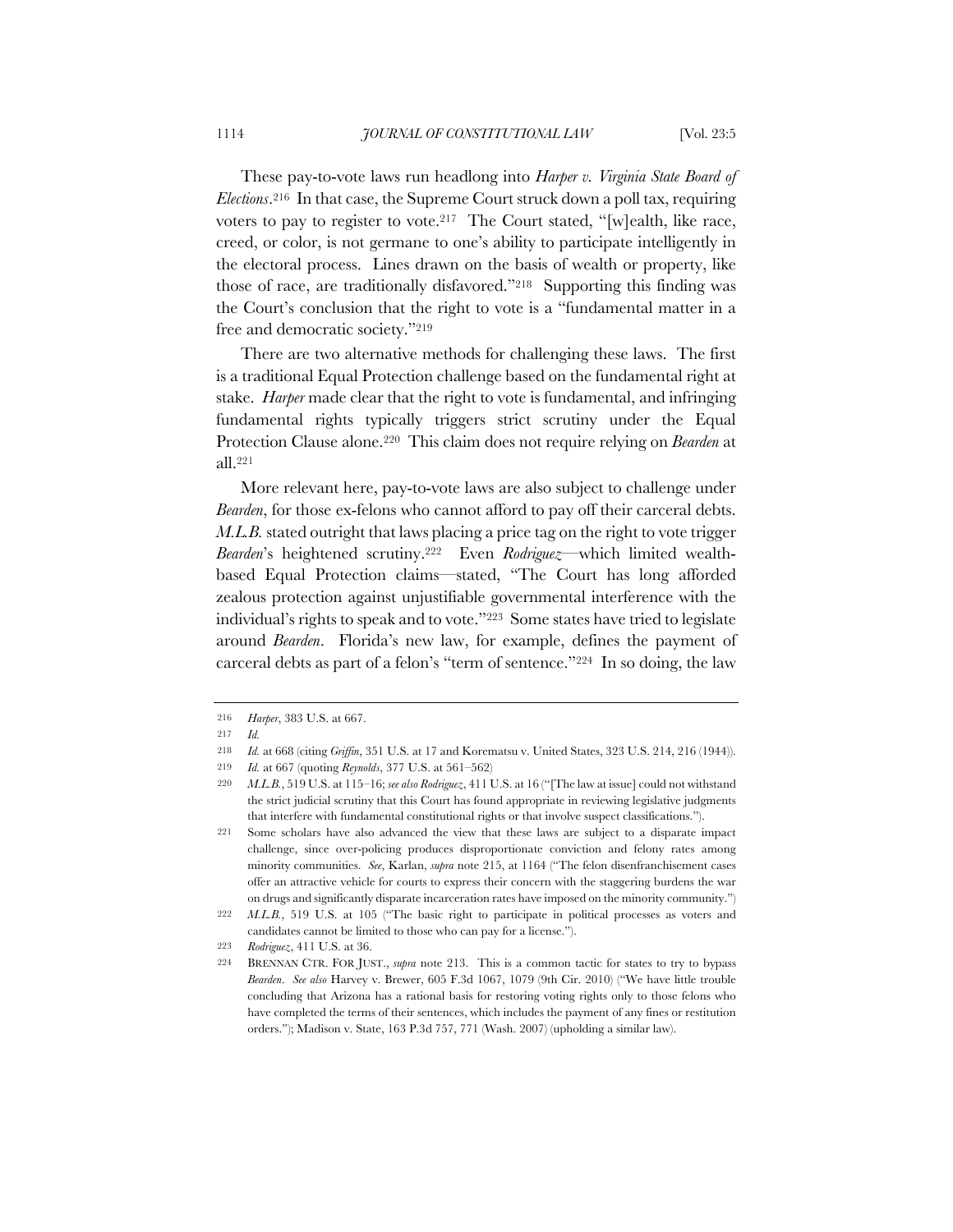purports not to impose a voter restriction based on ability to pay, but rather to condition voting on the completion of a sentence that itself includes a payment requirement. This is a legal shell game. In *Bearden*, the Court struck down efforts to "automatically convert" a fine into a prison sentence for those unable to pay.225 Here, felon disenfranchisement laws convert a fine into a permanent denial of the right to vote by calling the fine a part of the sentence. These laws should not escape *Bearden*'s four-factor scrutiny.

Even so, not a single appellate court addressing felon voter disenfranchisement laws has applied *Bearden*. In an unpublished opinion, the Fourth Circuit upheld a \$10 fee required to begin the process of restoring felon voting rights.226 Rejecting the plaintiff's claim under *Harper*, the court stated, "it is not his right to vote upon which payment of a fee is being conditioned; rather, it is the restoration of his civil rights upon which the payment of a fee is being conditioned."227 In other words, there is no problem with denying the right to vote based on inability to pay, so long as all other civil rights are denied in kind. This view finds no support in *Bearden*  and *M.L.B.*, where the heightened scrutiny can be applied to the denial of any right, including the right to "participate in political processes as voters and candidates."228

Other circuits have flatly denied that the right to vote is fundamental for felons.229 These circuits deal with *Harper* in short shrift, probably because the Court found just the opposite: the right to vote is fundamental and cannot be conditioned on payment.230 These cases also find little support in *Richardson*. In that case, the only question was whether California could deny a felon's right to vote, *across the board*.231 *Richardson*, however, is not controlling when a state takes away the right to vote, but later provides a selective avenue for restoration, based on ability to pay. Rather, *Griffin* and *Bearden* are better

<sup>225</sup> *Bearden*, 461 U.S. at 667 ("The rule of *Williams* and *Tate*, then, is that the State cannot impose a fine as a sentence and then automatically convert it into a jail term solely because the defendant is indigent and cannot forthwith pay the fine in full.") (citations omitted).

<sup>226</sup> Howard v. Gilmore, 205 F.3d 1333 (4th Cir. 2000).

<sup>227</sup> *Id.* at \*2. The court also misinterpreted *Harper* as a case relying solely on the Twenty-fourth Amendment, rather than an intersectional claim relying on Equal Protection as well.

<sup>228</sup> *M.L.B.*, 519 U.S. at 124.

<sup>229</sup> *See* Johnson v. Bredesen, 624 F.3d 742, 746 (6th Cir. 2010) ("Having lost their voting rights, Plaintiffs lack any fundamental interest to assert."); *Madison*, 163 P.3d at 770 ("Convicted felons . . . no longer possess that fundamental right as a direct result of their decision to commit a felony."); *Harvey*, 605 F.3d at 1079 ("[T]he denial of the statutory benefit of re-enfranchisement . . . is not a fundamental right.").

<sup>230</sup> *Harper*, 383 U.S. at 666.

<sup>231</sup> *See* Cammett, *supra* note 9, at 391 ("Because *Richardson v. Ramirez* allows courts to render felons' voting rights less than fundamental, courts have engaged in the use of this legal formality.").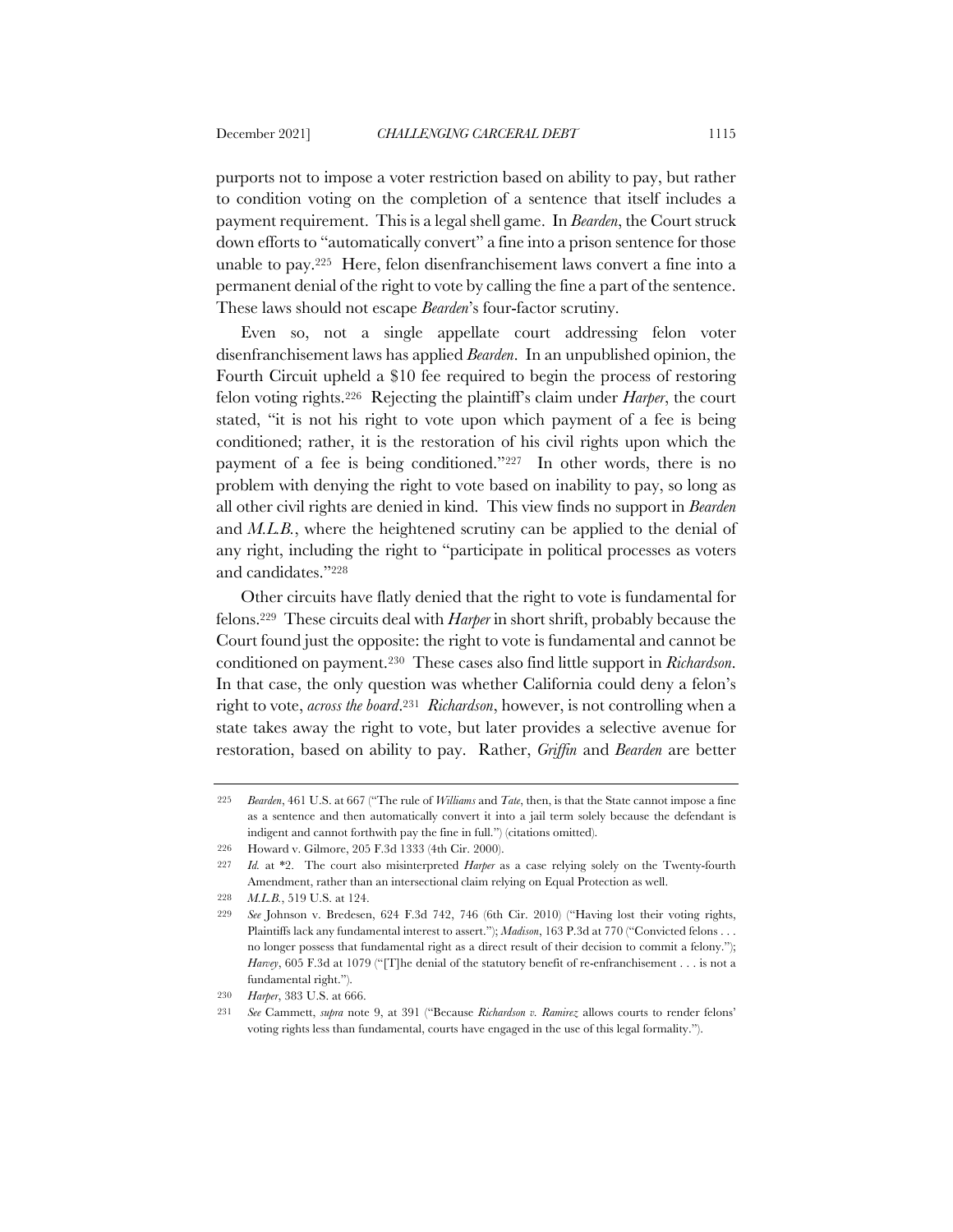analogs.232 In *Griffin*, the Court noted that states were not required to offer an appeal in the first place, but if they did offer an appeal, they must do so in a way that did not selectively discriminate against the poor.233 So it may be true that, under *Richardson*, states can deny felons the right to vote.234 But when states offer re-enfranchisement in a way that closes the voting booth only to those who cannot pay, the discrimination is no different than in *Griffin*. Finally, even if these courts are correct that a felon's right to vote is not fundamentals, *Bearden* still may apply. And indeed, *M.L.B.* stated that when the voting right is conditioned on the ability to pay, the law must be subjected to *Bearden's* four-factor scrutiny.235

If the courts subjected these laws to *Bearden*'s heightened scrutiny,236 they would find the laws cannot stand. The Washington Supreme Court recently summarized, then (wrongly) refused to apply *Bearden*'s heightened scrutiny against pay-to-vote laws.237 Under *Bearden*, (1) voting is a significant right indeed, fundamental; (2) there is little means-end rationality because "wealth . . . is not germane to one's ability participate intelligently in the electoral process"238; (3) even though the state is entitled to recoup carceral debts, "the basic right to participate in political processes as voters and candidates cannot be limited to those who can pay for a license"239; and (4) there are alternatives to a pay-to-vote law (states could offer a community service repayment option, rather than denying the right to vote). Felon disenfranchisement laws that require carceral debt repayment, when stripped bare, are nothing more than modern day poll taxes for ex-felons. Under *Bearden*, these laws cannot stand because they unjustifiably burden the right to vote solely on the inability to pay.

<sup>232</sup> Plaintiffs in *Griffin*, *Williams*, and *Bearden* were all criminally convicted persons.

<sup>233</sup> *Griffin*, 351 U.S. at 18 ("It is true that a State is not required by the Federal Constitution to provide appellate courts or a right to appellate review at all. . . . But that is not to say that a State that does grant appellate review can do so in a way that discriminates against some convicted defendants on account of their poverty.").

<sup>234</sup> *Richardson*, 418 U.S. at 54.

<sup>235</sup> *M.L.B.*, 519 U.S. at 124.

<sup>236</sup> *See Bearden*, 461 U.S. at 666–67 ("[This issue] requires a careful inquiry into such factors as '[1] the nature of the individual interest affected, [2] the extent to which it is affected, [3] the rationality of the connection between legislative means and purpose, and [4] the existence of alternative means for effectuating the purpose.'").

<sup>237</sup> *Madison*, 163 P.3d at 771 (summarizing and summarily rejecting the dissent's theory of the case).

<sup>238</sup> *Harper*, 383 U.S. at 668.

<sup>239</sup> *M.L.B.*, 519 U.S. at 105.